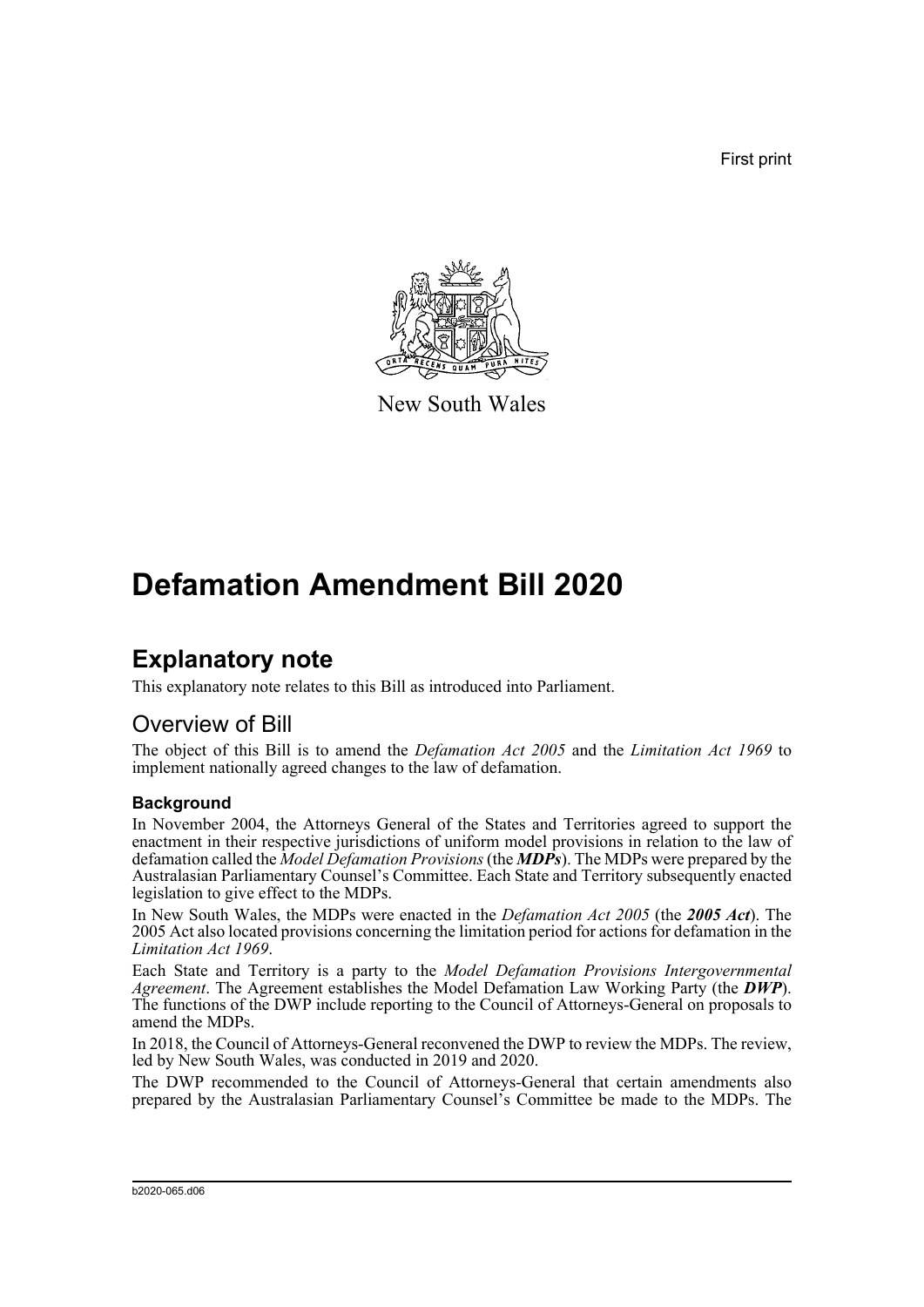Council agreed in July 2020 to support the enactment of the *Model Defamation Amendment Provisions 2020* by each State and Territory.

The aims of the *Model Defamation Amendment Provisions 2020* are as follows—

- (a) to provide for serious harm to be an element of the cause of action for defamation,
- (b) to require that, if raised by a party, a judicial officer is generally to determine whether the serious harm element is established as soon as practicable before the trial of defamation proceedings so as to deal with insignificant claims early in the proceedings,
- (c) to provide for certain individuals to be counted as employees of a corporation for the purpose of determining whether the corporation can sue for defamation,
- (d) to require a concerns notice to be given to the publisher of matter that is or may be defamatory before defamation proceedings may be commenced against the publisher in respect of the matter,
- (e) to make various amendments with respect to the form, content and timing for concerns notices and offers to make amends,
- (f) to clarify that a defendant may plead back imputations relied on by the plaintiff as well as those relied on by the defendant to establish the defence of contextual truth,
- (g) to provide for a defence for the publication of defamatory matter concerning an issue of public interest,
- (h) to provide for a defence in respect of peer reviewed matters published in academic or scientific journals,
- (i) to clarify when material is sufficiently identified in a publication of defamatory matter for it to be treated as proper material on which to base the defence of honest opinion,
- (j) to make it clear that the maximum amount of damages for non-economic loss specified by the MDPs operates to create a scale or range of damages rather than a cap,
- (k) to require the leave of the court to commence defamation proceedings against certain associates of a defendant previously sued for defamation in respect of the publication of the same matter,
- (l) to provide that an election to have defamation proceedings tried by jury can be revoked only with the consent of all the parties or with the leave of the court on the application of a party,
- (m) to allow a court to determine costs in respect of defamation proceedings that end because of the death of a party if it is in the interests of justice to do so,
- (n) to introduce a single publication rule concerning the limitation period for multiple publications of the same defamatory matter by the same publisher or an associate of the publisher so that—
	- (i) the start date of the 1-year limitation period for each publication runs from the date of the first publication, and
	- (ii) for an electronic publication, the start date runs from when it is uploaded for access or sent to the recipient rather than when it is downloaded or received,
- (o) to provide for the limitation period for commencing defamation proceedings to be extended to enable pre-trial processes to be concluded and to provide courts with greater flexibility to extend the limitation period,
- (p) to allow notices and other documents to be sent to an email address specified by the recipient for the giving or service of documents,
- (q) to make certain other consequential or related amendments.

### Outline of provisions

**Clause 1** sets out the name (also called the short title) of the proposed Act.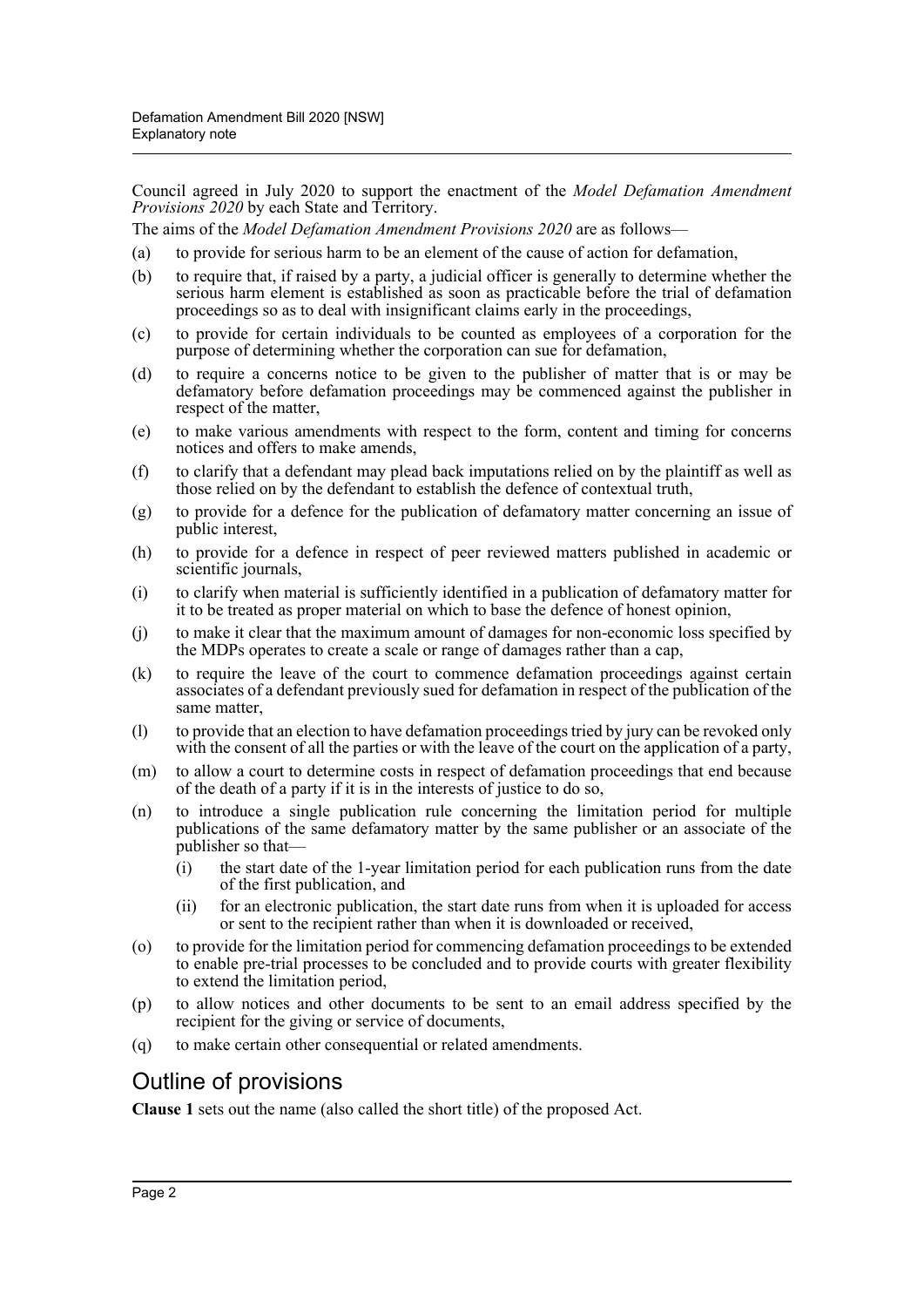**Clause 2** provides for the commencement of the proposed Act on a day or days to be appointed by proclamation.

### **Schedule 1 Amendment of Defamation Act 2005 No 77**

### **Persons to be counted as employees when determining if a corporation can sue**

Section 9 of the 2005 Act provided that generally a corporation did not have a cause of action for defamation. However, a corporation that was not a public body could still sue for defamation if—

- (a) the objects for which the corporation was formed did not include obtaining financial gain for its members or corporators, or
- (b) the corporation employed fewer than 10 persons and was not related to another corporation (with related being defined by reference to section 50 of the *Corporations Act 2001* of the Commonwealth).

Section 9 did not define the term *employee*, so the term would have its ordinary meaning. The ordinary meaning of the term does not include persons who provide services other than under a contract of service. For example, it does not include independent contractors and other non-employees even though they may have major roles in the operations of the corporation.

The inability to count these kinds of persons as employees could enable some corporations operating for financial gain to avoid the general prohibition on corporations suing for defamation because of the way their businesses are structured.

**Schedule 1[4]** inserts a definition of *employee* so that it includes any individual (whether or not an independent contractor) who is—

- (a) engaged in the day to day operations of the corporation other than as a volunteer, and
- (b) subject to the control and direction of the corporation.

**Schedule 1[2]**, when read with the amendment made by **Schedule 1[3]**, will also exclude corporations that are associated entities of other corporations from having a cause of action for defamation (currently, the exclusion is limited to those related to other corporations). **Schedule 1[1]** defines *associated entity* to have the same meaning as in section 50AAA of the *Corporations Act 2001* of the Commonwealth. This change is consistent with other amendments made that refer to associated entities. **Schedule 1[1]** also inserts a definition of *excluded corporation* to facilitate the use of the term throughout the 2005 Act.

### **Costs may be awarded in defamation proceedings ending because of party's death**

Section 10 of the 2005 Act prevented a person (including a personal representative of a deceased person) from asserting, continuing or enforcing a cause of action for defamation in relation to—

- (a) the publication of defamatory matter about a deceased person, or
- (b) the publication of defamatory matter by a deceased person.

On one interpretation, the section may prevent a court from awarding costs in defamation proceedings that end because the plaintiff or defendant dies.

**Schedule 1[5]** makes it clear that a court is not prevented, if it considers it in the interests of justice to do so, from determining the question of costs for defamation proceedings discontinued because of the death of a party.

### **Serious harm as element of the cause of action**

Before the enactment of the 2005 Act, at general law a plaintiff had to prove material loss (or *special damage*) if the publication of defamatory matter was slanderous, but not if it was libellous. Generally libel was the publication of defamatory matter in a written or other permanent form while slander was the publication of defamatory matter in a form that is temporary and merely audible.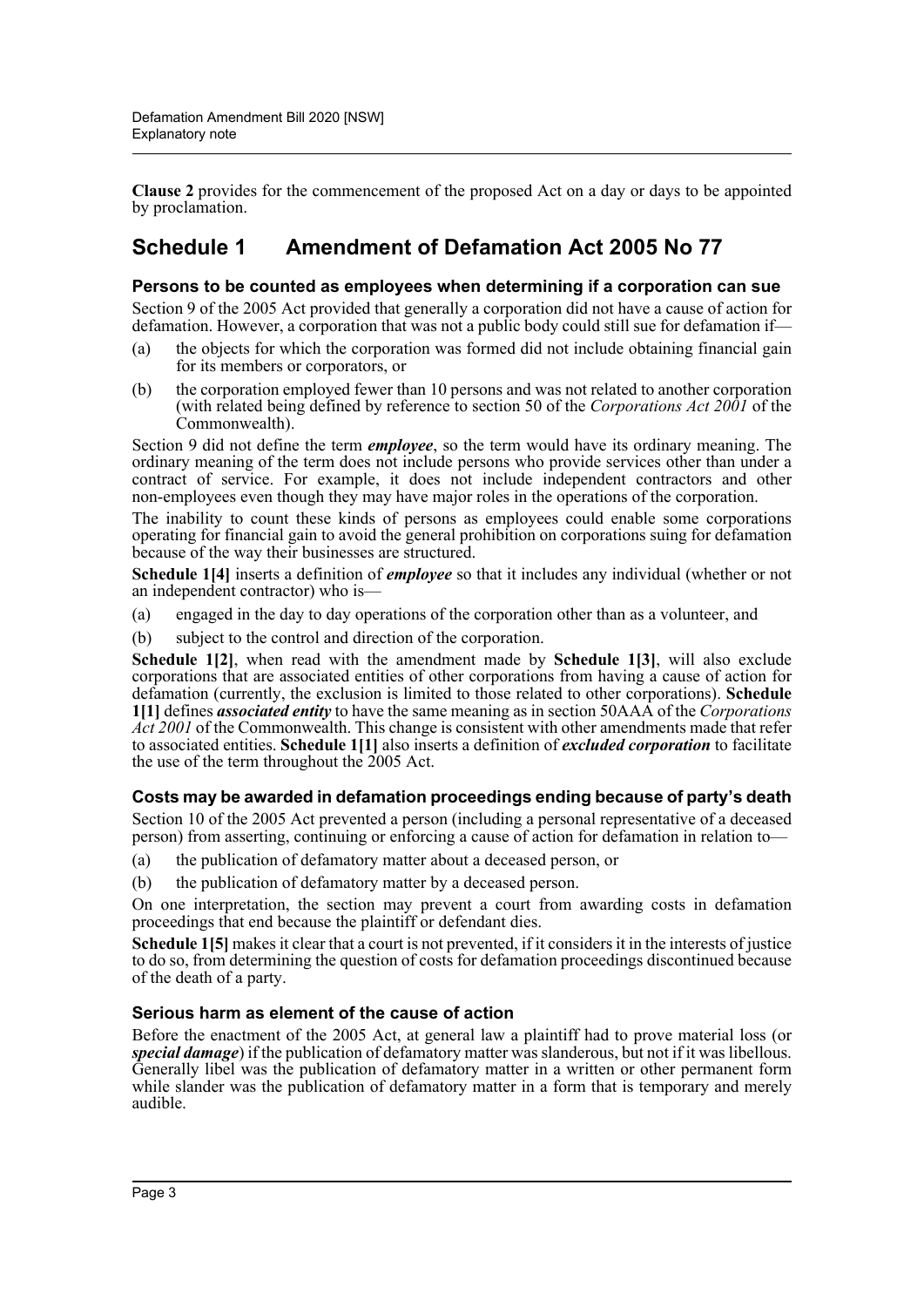Section 7 of the 2005 Act provided that there was to be no distinction between slander and libel. As a result, all publications of defamatory matter were actionable without proof of special damage. However, section 33 of the 2005 Act made it a defence to the publication of defamatory matter if the defendant proved that the circumstances of publication were such that the plaintiff was unlikely to sustain any harm. The defence is called the defence of triviality.

Section 1 of the *Defamation Act 2013* of the United Kingdom (the *UK Defamation Act*) requires a plaintiff to prove in an action for defamation that the defamatory publication has caused, or is likely to cause, serious harm to the reputation of the plaintiff. If the plaintiff is a corporation trading for profit, the corporation must also prove that serious financial loss has been caused or is likely to be caused.

**Schedule 1[6]** provides, consistently with the approach taken in the UK Defamation Act, for it to be an element of the cause of action for defamation for the plaintiff to prove the publication of the defamatory matter has caused, or is likely to cause, serious harm to the reputation of the plaintiff. Also, excluded corporations suing for defamation must prove serious financial loss.

In addition, a procedure is set out for determining whether the serious harm element is established. The principal features of the procedure are as follows—

- (a) the judicial officer is to determine whether the element is established rather than the jury (if there is one),
- (b) whether the element is established can be determined either before trial or during the trial of defamation proceedings on the judicial officer's own motion or on the application of a party,
- (c) if a party applies for the element to be determined before the trial for the proceedings commences, the judicial officer is to determine the issue as soon as practicable before the trial commences unless satisfied that there are special circumstances justifying the postponement of the determination to a later stage of the proceedings (including during the trial).

The purpose of the procedure is to encourage the early resolution of defamation proceedings by enabling the issue to be dealt with as a threshold issue.

**Schedule 1[23] and [24]** make consequential amendments to section 22 of the 2005 Act concerning the respective roles of judicial officers and juries to recognise that the determination of the element is a matter for the judicial officer rather than the jury.

**Schedule 1[32]** removes the defence of triviality because the onus will now be on the plaintiff to prove serious harm in order to bring a successful action for defamation. Accordingly, there is no need for the defendant to prove the harm was trivial.

### **Concerns notice required before commencing proceedings**

Part 3 of the 2005 Act set out provisions to encourage the resolution of civil disputes about the publication of potentially defamatory matter without litigation.

In particular, the provisions of Division 1 of Part 3 apply if a person (the *publisher*) publishes matter (the *matter in question*) that is, or may be, defamatory of another person (the *aggrieved person*). The principal features of these provisions are as follows—

- (a) the aggrieved person may give the publisher a concerns notice setting out the imputations of which the aggrieved person complains and certain other matters,
- (b) the publisher may seek further particulars after a concerns notice is given,
- (c) the publisher may make an offer to make amends in the form provided by the provisions, but not if it is made after 28 days of the concerns notice being given or after a defence is served in defamation proceedings for the matter in question,
- (d) the aggrieved person cannot assert, continue or enforce an action for defamation against the publisher in relation to the matter in question if the publisher carries out the terms of an offer to make amends accepted by the aggrieved person,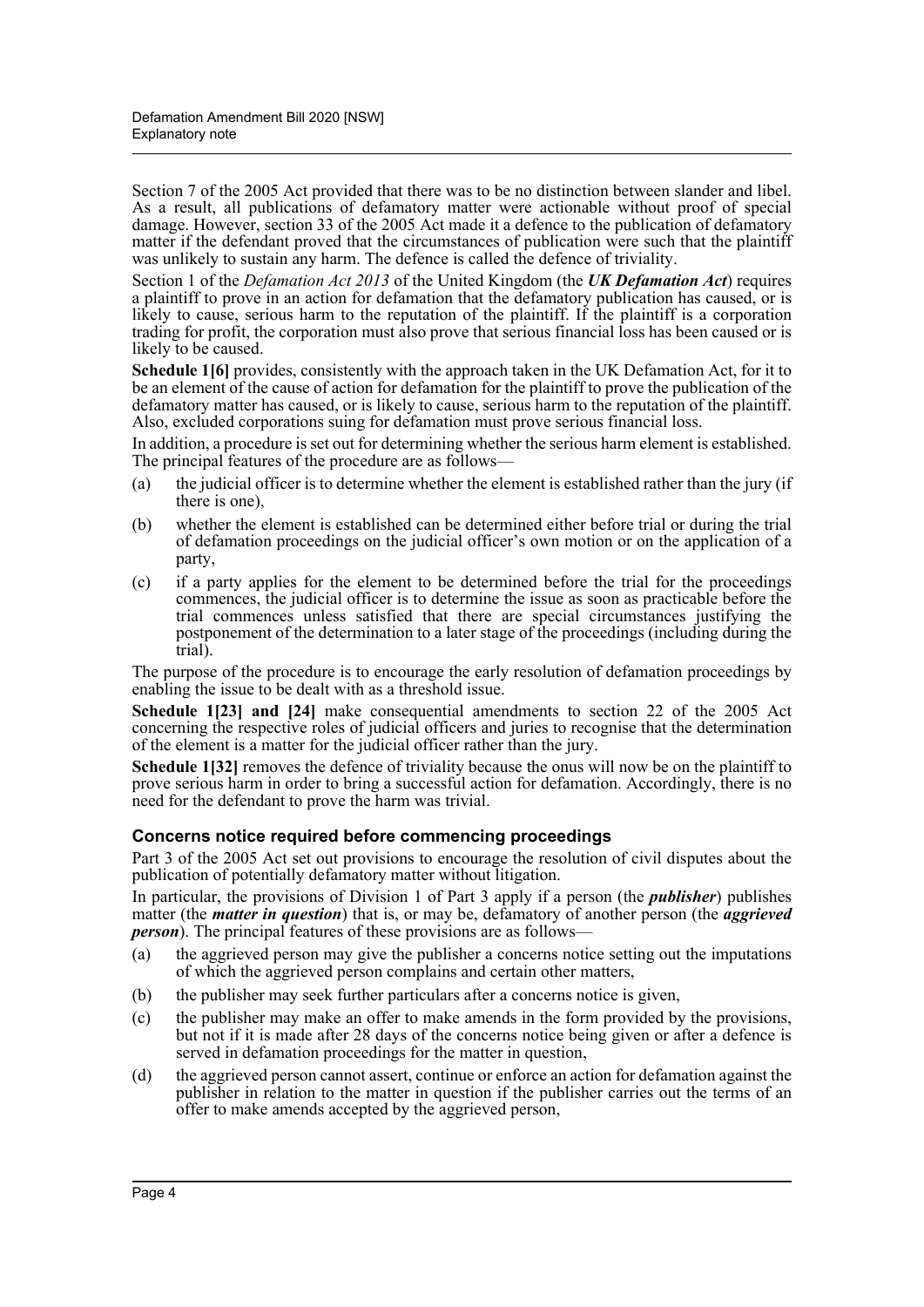(e) the publisher has a defence in defamation proceedings for the matter in question if the aggrieved person refuses to accept a reasonable offer to make amends made in compliance with certain requirements.

It is not mandatory under these provisions for the aggrieved person to give a concerns notice to the publisher. Consequently, the aggrieved person may commence defamation proceedings instead of giving a concerns notice.

However, if the aggrieved person does not give a concerns notice, it is open to the publisher to make an offer of amends until proceedings are commenced and a defence is filed. The rejection of a reasonable offer of amends might result in a defence for the publisher in these circumstances.

**Schedule 1[9]** provides that an aggrieved person cannot commence defamation proceedings unless—

- (a) the person has given the proposed defendant a concerns notice in respect of the matter concerned, and
- (b) the imputations to be relied on by the person in the proposed proceedings were particularised in the concerns notice, and
- (c) the applicable period for an offer to make amends has elapsed.

The *applicable period* for an offer to make amends is defined in section 14, as amended by **Schedule 1[10] and [11]**, to cater for an extended period beyond 28 days of a concerns notice being given if further particulars for the concerns notice have been requested.

The court may grant leave for the commencement of proceedings despite non-compliance with the precondition referred to in paragraph (c) above, but only if the plaintiff satisfies the court—

(a) the commencement of proceedings after the end of the applicable period for an offer to make amends contravenes the limitation law, or

(b) it is just and reasonable to grant leave.

**Schedule 1[7]** alters the heading to Division 1 of Part 3 to give greater prominence in the 2005 Act to concerns notices.

### **Form and content of concerns notices**

Section 14 of the 2005 Act provided for what should be included in a concerns notice. However, it did not expressly provide for the form the notice should take.

Section 14 also prevented a publisher from making an offer to make amends if made after 28 days of the concerns notice being given or after a defence is served in defamation proceedings for the matter in question. However, the publisher could request further particulars to be provided by the aggrieved person within 14 days.

The New South Wales Court of Appeal has held a statement of claim for defamation may constitute a concerns notice if it includes the matters required to be specified in a concerns notice. See *Mohareb v Booth* [2020] NSWCA 49 at [11], citing its previous judgment to this effect in *Zoef v Nationwide News Pty Ltd* [2016] NSWCA 283; (2016) 92 NSWLR 570 at [92].

However, the purpose behind concerns notices is to avoid litigation altogether. The provisions about concerns notices appear in Part 3 of the 2005 Act, which is headed "Resolution of civil disputes without litigation<sup>3</sup>. In contrast, Part 4 is headed "Litigation of civil disputes".

In addition, it has been suggested that the matters currently required to be specified in a concerns notice may be insufficient to enable publishers to assess whether there is a case to answer, particularly in respect of electronic publications.

**Schedule 1[8]** relocates provisions about concerns notices into its own section. It states the requirements for the content of a concerns notice to include—

(a) requiring the notice to specify the location where the matter in question can be accessed (for example, a webpage address), and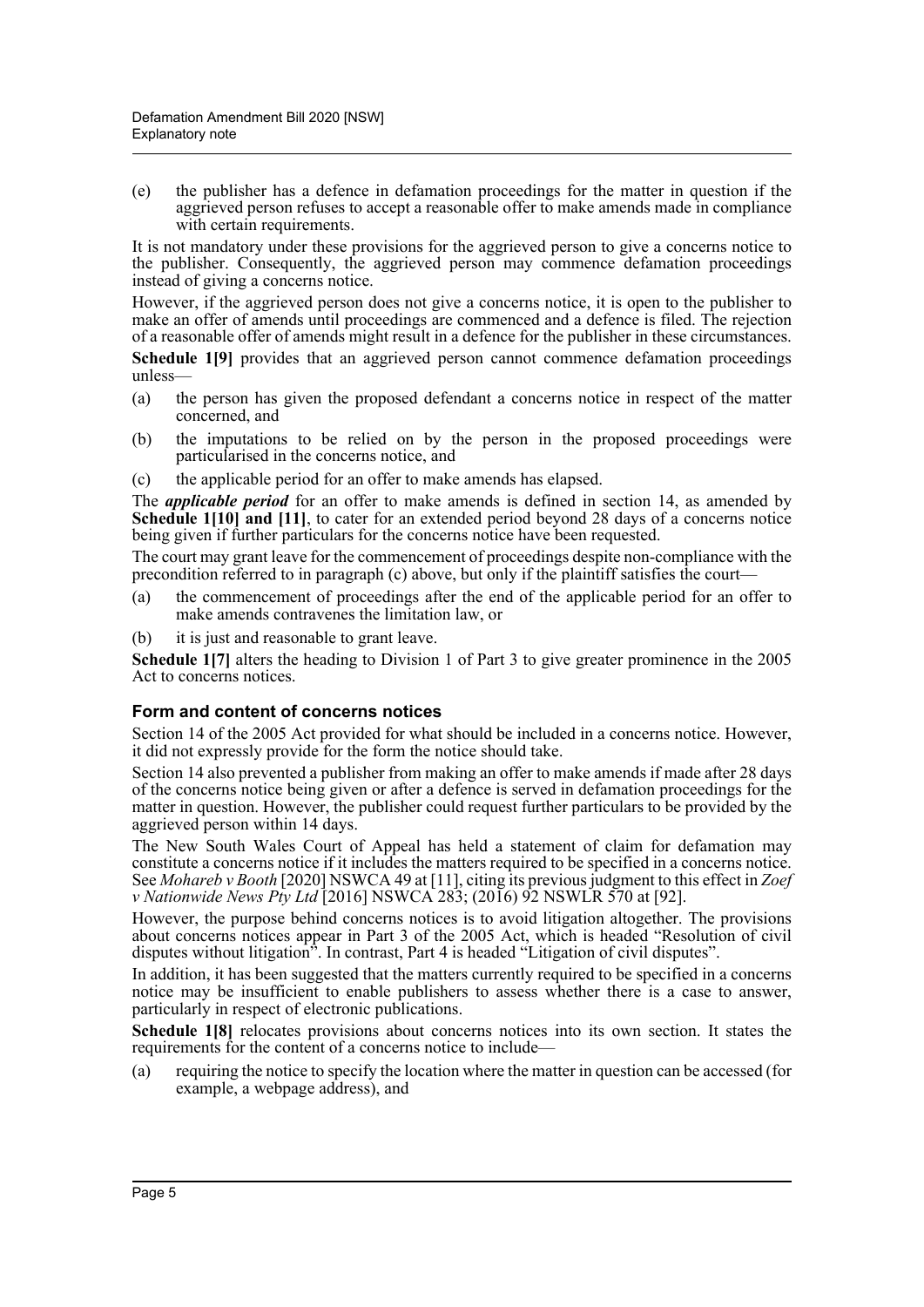- (b) requiring the notice to inform the publisher of the harm that the aggrieved person considers to be serious harm to the person's reputation caused, or likely to be caused, by the publication of the matter in question, and
- (c) requiring an excluded corporation giving a notice to also provide information about what it considers to be serious financial loss caused, or likely to be caused, by the publication of the matter in question, and
- (d) requiring an aggrieved person, if practicable, to provide the publisher with a copy of the matter in question together with the notice.

**Schedule 1[8]** also makes it clear that a document that is required to be filed or lodged to commence defamation proceedings cannot be used as a concerns notice.

**Schedule 1[10] and [11]** extend the 28-day period for making an offer to make amends if further particulars are requested in a further particulars notice and they are provided 15 days or more after the concerns notice is given. However, the extension applies only in respect of the first further particulars notice if there is more than one. **Schedule 1[11]** also removes provisions concerning concerns notices being relocated by **Schedule 1[8]**. **Schedule 1[1]** also inserts definitions of *concerns notice* and *further particulars notice* to facilitate the use of those terms throughout the 2005 Act.

The extended time will enable procedures involving concerns notices and offers to make amends to be completed before the commencement of defamation proceedings.

A definition for the expression *applicable period* for an offer to make amends is used to cater for the differing periods depending on whether there has been a request for further particulars. **Schedule 1<sup>[1]</sup>** applies the definition to the whole of the 2005 Act.

### **Form and duration of offers to make amends**

Section 15 of the 2005 Act provided for the form and content of offers to make amends. Some of them were mandatory, others not.

Currently, there is no requirement concerning how long an offer to make amends needs to be kept open for acceptance.

The publisher is required to include an offer to publish, or join in publishing, a reasonable correction of the matter in question or, if the offer is limited to any particular defamatory imputations, the imputations to which the offer is limited. However, it is insufficient for this purpose to publish, or join in publishing, a clarification of or additional information about the matter where this would address the concern of the aggrieved person.

Also, there has been some uncertainty about whether or not certain offers to redress the harm sustained by the aggrieved person are mandatory.

**Schedule 1[12]** requires an offer to make amends to be open for at least 28 days commencing on the day the offer is made.

**Schedule 1[13]** enables an offer to make amends to include an offer to publish, or join in publishing, a clarification of, or additional information about, the matter in question as an alternative to a reasonable correction.

**Schedule 1[16]** relocates provisions concerning offers to redress the harm sustained by the aggrieved person to make it clear that the inclusion of these matters is not mandatory. Also, it makes it clear that offers of redress can include an offer to remove a publication made in electronic form. **Schedule 1[14], [15] and [17]** make consequential amendments to facilitate the relocation of these provisions.

### **Defence of failure to accept reasonable offer to make amends**

Section 18 of the 2005 Act provided a publisher with a defence in defamation proceedings if the aggrieved person fails to accept a reasonable offer to make amends. The defence has 2 preconditions in addition to reasonableness.

The first precondition is that the publisher made the offer as soon as practicable after becoming aware that the matter is or may be defamatory. As previously noted, section 14 of the 2005 Act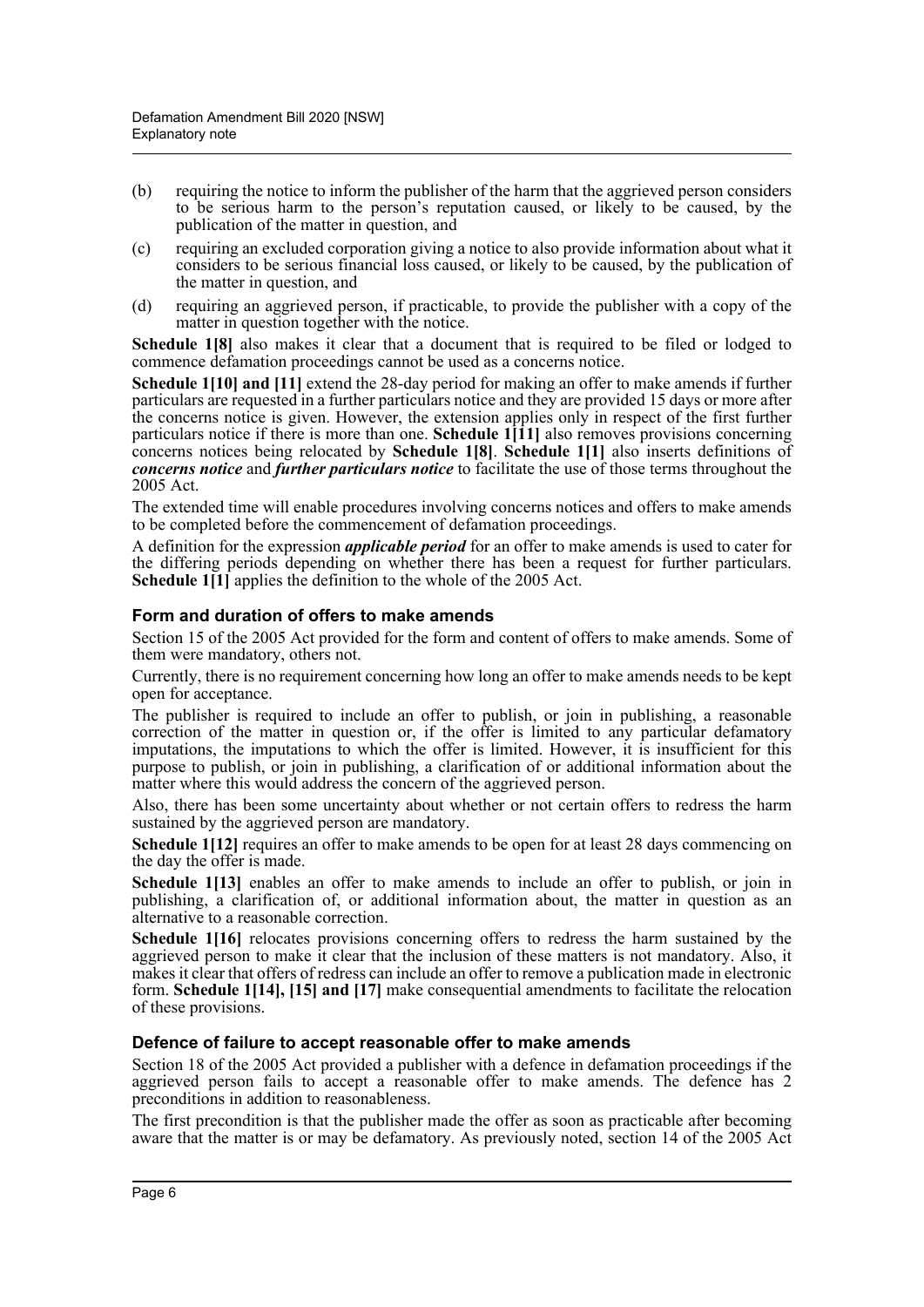currently prevents a publisher from making an offer to make amends if made after 28 days of a concerns notice being given or after a defence is served in defamation proceedings for the matter in question.

The second precondition is that the publisher was ready and willing, on acceptance of the offer by the aggrieved person, to carry out the terms of the offer at any time before the trial. This precondition has been read as precluding reliance on the defence even if the publisher remains ready and willing to carry out the terms of the offer during the trial.

The defence is currently required to be determined by a jury because of the operation of section 22 of the 2005 Act. Section 22 generally requires juries to determine defences. There are concerns about the potential for jury prejudice if juries have before them an offer to make amends when considering other defences in proceedings.

**Schedule 1[18]** alters the first precondition so that the offer must be made as soon as reasonably practicable after the publisher was given a concerns notice in respect of the matter (and, in any event, within the applicable period for an offer to make amends).

**Schedule 1[19]** alters the second precondition so that the defence can be relied on if the publisher remains ready and willing to carry out the terms of the offer during the trial.

**Schedule 1[20]** provides for the judicial officer (rather than the jury) to determine whether the defence is established.

**Schedule 1[23] and [24]** make consequential amendments to section 22 of the 2005 Act concerning the respective roles of judicial officers and juries to recognise that the determination of the defence is a matter for the judicial officer rather than the jury.

### **Election for jury can be revoked only if all parties consent**

Section 21 of the 2005 Act enabled a party to defamation proceedings to elect to have a jury trial. Section 21 also provided that an election may be made unless a court orders otherwise. In particular, the section provided that (without limiting its power to order otherwise) a court may order that defamation proceedings are not to be tried by jury if—

- (a) the trial requires a prolonged examination of records, or
- (b) the trial involves any technical, scientific or other issue that cannot be conveniently considered and resolved by a jury.

In *Wagner v Harbour Radio Pty Ltd* [2017] QSC 222 at [8], Applegarth J indicated that the broad discretion to order otherwise does not mean that the right of a party to elect to have a jury trial should be lightly displaced given the historic and enduring role of juries in defamation proceedings. His Honour also held at [77] that ultimately he was required to consider whether the interests of justice are served by exercising the discretion to displace the election.

However, section 21 did not provide expressly for whether an election could be revoked by a party once it was made.

There are conflicting cases concerning whether an election can be revoked by the party who made it after the election is made. In *Chel v Fairfax Media Publications Pty Ltd (No 2)* [2015] NSWCA 379 the New South Wales Court of Appeal held an election cannot be revoked. However, in *Kencian v Watney* [2015] QCA 212 the Queensland Court of Appeal held it can be revoked.

**Schedule 1[22]** enables an election to be revoked only—

- (a) with the consent of all the parties to the proceedings, or
- (b) if all the parties do not consent, with the leave of the court on the application of a party.

The court will be permitted to grant leave only if satisfied it is in the interests of justice for the election to be revoked.

The purpose behind the provisions concerning leave is to enable a court to allow an election to be revoked if the parties cannot agree and the circumstances of the case are such that it is in the interests of justice to allow the revocation. The discretion to allow a revocation will be available only if an election has been made in circumstances where the court has not already ordered that there should not be a jury trial.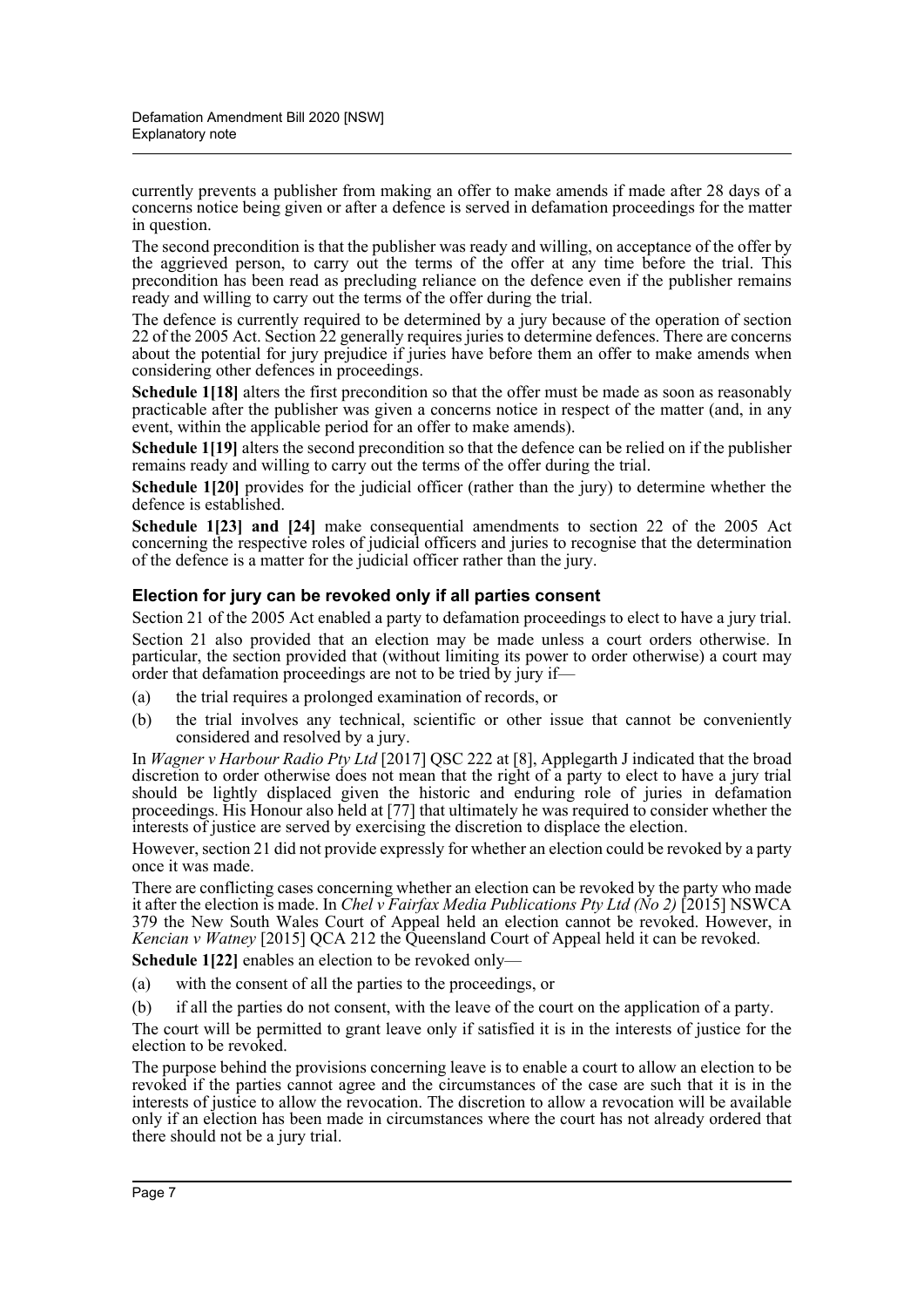Like the discretion to order there be no jury trial, the discretion to allow a revocation of an election is not intended to allow the election to be displaced lightly. An example where it might be in the interests of justice to allow a revocation is if pre-trial publicity has created an unacceptable climate of hostility or prejudice against a party.

**Schedule 1[21]** relocates an existing provision concerning when the court can dispense with a jury as this will usually occur when an election is sought to be made rather than after it is made.

### **Leave to sue associates of previously sued defendant**

Section 23 of the 2005 Act required a person to obtain the leave of the court to commence defamation proceedings if the person has already brought defamation proceedings for damages (whether in New South Wales or elsewhere) against the same defendant in relation to the same or any other publication of the same or like matter.

Currently, section 23 does not prevent a person bringing defamation proceedings for damages against persons who were closely associated with a previously sued defendant at the time of the publication, for example employees or contractors of the previous defendant. This can result in multiple proceedings in respect of the same matter simply because the plaintiff chooses to sue an associate rather than the previous defendant.

**Schedule 1[25]** recasts section 23 so that it also requires the leave of the court to bring defamation proceedings against associates of the previous defendant. These are persons who, at the time of the publication by the previous defendant, were—

- (a) employees of the defendant, or
- (b) persons publishing matter as contractors of the defendant, or
- (c) associated entities of the defendant (or employees or contractors of these associated entities).

### **Pleading back plaintiff's imputations for defence of contextual truth**

Section 26 of the 2005 Act provided for a defence of contextual truth. The defence deals with the case where the publication of defamatory matter carries defamatory imputations some of which are substantially true. The defence operates when the defamatory imputations of which the plaintiff complains do not further harm the reputation of the plaintiff because of the substantially true imputations.

The defence of contextual truth in the 2005 Act was intended to adopt the defence of contextual truth created by section 16 of the repealed *Defamation Act 1974* of New South Wales. Under the defence in New South Wales, a defendant could rely on imputations to establish the defence even if they had been pleaded by the plaintiff. Relying on the plaintiff's imputations for this purpose was known as "pleading back".

Differences between the wording of section 26 of the 2005 Act and section 16 of the repealed *Defamation Act 1974* of New South Wales have caused uncertainty about whether a defendant can plead back a plaintiff's imputations under provisions based on the MDPs. In *Besser v Kermode* [2011] NSWCA 174, the New South Wales Court of Appeal decided it was not permissible to plead back a plaintiff's imputations.

**Schedule 1[26]** reformulates the defence of contextual truth to make it clear that, in order to establish the defence, a defendant may plead back substantially true imputations originally pleaded by the plaintiff.

### **Defence of publication of matter concerning an issue of public interest**

Section 30 of the 2005 Act created a defence of qualified privilege for the publication of defamatory matter to a person (the *recipient*) if the defendant proved that—

- (a) the recipient has an interest or apparent interest in having information on some subject, and
- (b) the matter is published to the recipient in the course of giving to the recipient information on that subject, and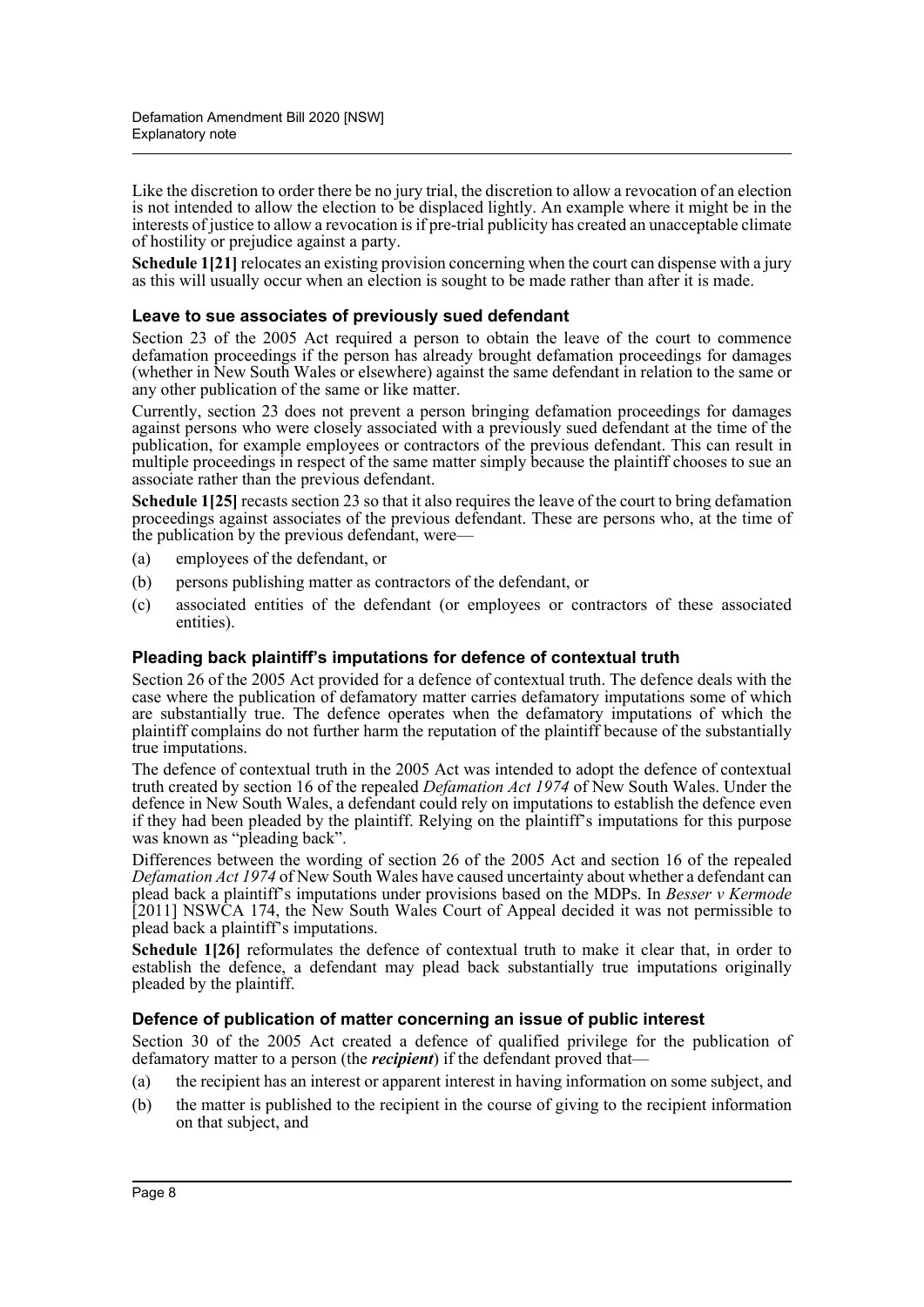(c) the conduct of the defendant in publishing that matter is reasonable in the circumstances.

The section also set out factors that the court could take into account in deciding the reasonableness of the defendant's conduct, including the extent to which the matter was in the public interest. These factors were based on the decision of the House of Lords in *Reynolds v Times Newspapers Ltd* (2001) 2 AC 127 (the *Reynolds case*) concerning a comparable defence of qualified privilege under the general law of the United Kingdom.

The general law in Australia at the time also recognised a similar, though narrower, defence of qualified privilege. In particular, there was case law that rejected the more liberal defence recognised in the Reynolds case. See, for example, *Amalgamated Television Services Pty Ltd v Marsden* [2002] NSWCA 419 at [1165]–[1170]. The defence at general law required a reciprocity of duty and interest, or community of interest, between publisher and recipients. It did not provide a defence for publication to the world at large.

The purpose of the defence under section 30 of the 2005 Act was to create a defence that extended to circumstances where there was not necessarily the reciprocity of duty and interest, or community of interest, between publisher and recipients required by the general law defence. However, section 30 has been largely unsuccessful in liberalising the approach taken by the courts to publications concerning issues that may be of public interest.

As the defence under section 30 is a defence of qualified privilege, it is defeated if the publication is made with malice. At general law, a publication of matter is actuated by malice if it is published for a purpose or with a motive that is foreign to the occasion that gives rise to the defence at issue. See *Roberts v Bass* (2002) 212 CLR 1 at 30–33.

In addition, there is some uncertainty in those jurisdictions where jury trials are allowed about whether the defence under section  $30$  is a matter for the jury or the judicial officer to determine because of section 22 of the 2005 Act. See, for example, *Fairfax Media Publications Pty Ltd v Gayle; The Age Company Pty Ltd v Gayle; The Federal Capital Press of Australia Pty Ltd v Gayle* [2019] NSWCA 172. On one view, section 22(5)(b) preserves the position at general law that defences of qualified privilege are matters for the judicial officer rather than the jury even though the section generally requires defences to be determined by the jury.

Section 4 of the UK Defamation Act provides for a defence in defamation proceedings for the defendant to show that—

- (a) the statement complained of was, or formed part of, a statement on a matter of public interest, and
- (b) the defendant reasonably believed that publishing the statement complained of was in the public interest.

The statutory defence in the UK Defamation Act abolished the general law defence recognised in the Reynolds case. This was because the statutory defence was intended to codify the general law defence and pick up the case law applying to it. Consequently, the statutory defence does not set out relevant factors to be taken into account in determining whether the defence is established. Also, a ground for defeating the statutory defence (such as malice) is not specified.

**Schedule 1[27]** provides for a comparable defence to the defence in the UK Defamation Act. However, the defence differs from the defence in the UK Defamation Act in the following respects—

- (a) the provision recasts the language used in the defence in the UK Defamation Act (which refers to statements on a matter of public interest) to take into account the language used in the 2005 Act (which refers to the publication of defamatory matter),
- (b) the provision specifies some factors the court may take into account.

The purpose of these factors is to provide some non-exhaustive guidance to the court. Not all, or any, of these factors must be satisfied. They are not intended to operate as a checklist of relevant factors.

Whether the defence is established will be a matter for the jury.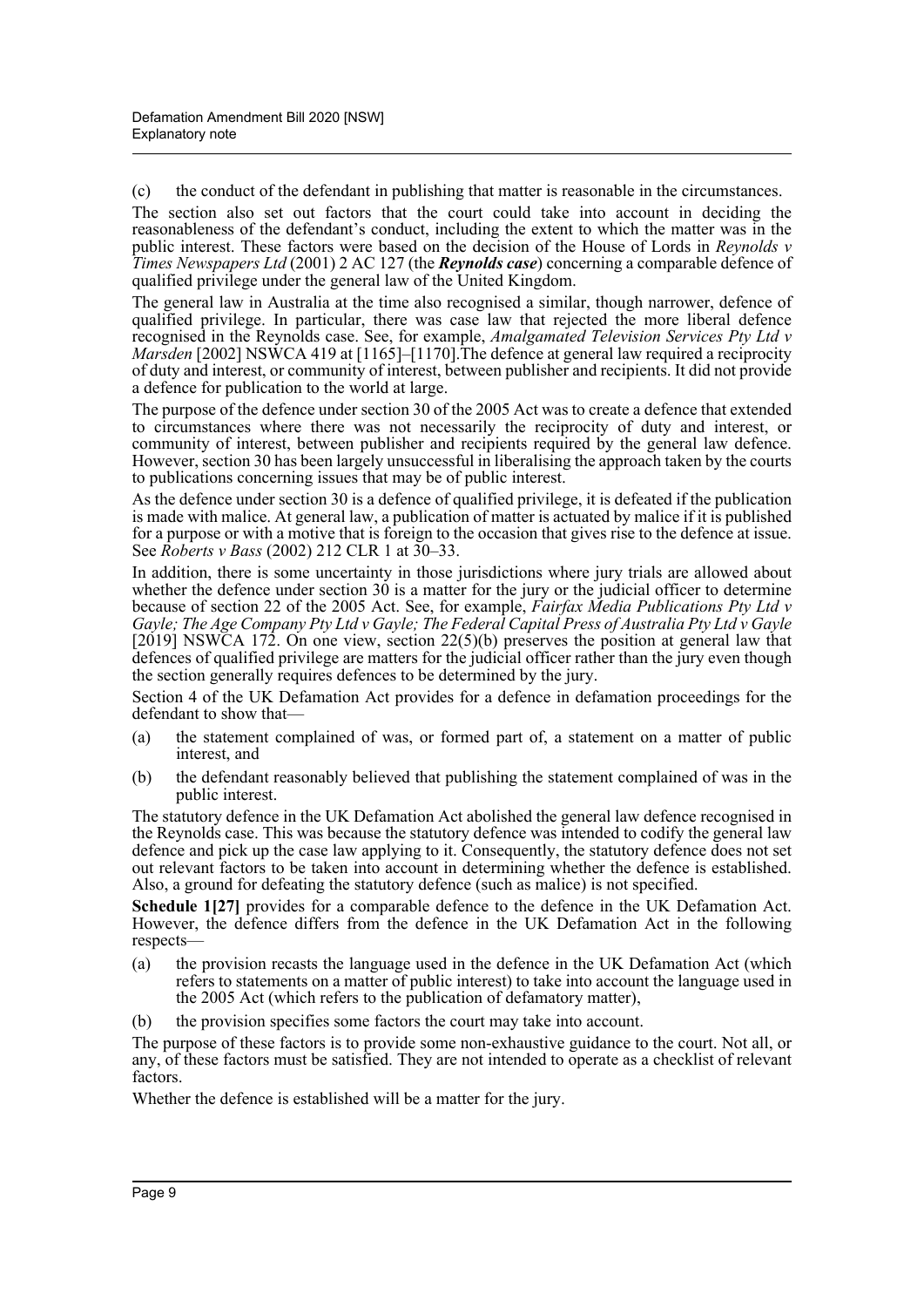One of the objects of the 2005 Act was to ensure that the law of defamation does not place unreasonable limits on freedom of expression and, in particular, on the publication and discussion of matters of public interest and importance. The new defence is aimed at promoting that object.

**Schedule 1[28]** recasts the factors that may be taken into account in determining whether the defence under section 30 is established so as to minimise duplication with the factors for the new public interest defence. As with the new public interest defence, the purpose of these factors is to provide some non-exhaustive guidance to the court. Not all, or any, of these factors must be satisfied. They are not intended to operate as a checklist of relevant factors.

**Schedule 1[29]** makes it clear that whether the defence under section 30 is established will be a matter for the jury.

### **Defences concerning scientific or academic peer review**

It is in the public interest for academics and scientists to be able to express their views freely, particularly if they have been subject to peer review.

Section 6 of the UK Defamation Act recognises this. It provides for a defence of qualified privilege for the publication of a defamatory statement in a scientific or academic journal if certain conditions are met (the *principal defence*). One of the conditions is that an independent review of the statement's scientific or academic merit was carried out by both the editor of the journal and one or more persons with expertise in the scientific or academic matter concerned.

Section 6 also provides for a defence in respect of assessments in the same journal about the statements and a defence for fair reports of the statements.

As the defences under the UK Defamation Act are defences of qualified privilege, they are defeated if the publication is made with malice.

**Schedule 1[30]** provides for comparable defences to the defences in the UK Defamation Act. The defences differ from the defences in the UK Defamation Act in the following respects—

- (a) the independent review of the defamatory matter's scientific or academic merit for the principal defence may be carried out either by the editor of the journal if the editor has relevant expertise or by one or more other persons with relevant expertise (rather than both as is the case under the UK Defamation Act),
- (b) the defences are not defences of qualified privilege,
- (c) the defences can be defeated if, and only if, the plaintiff proves that the defamatory matter or assessment was not published honestly for the information of the public or the advancement of education,
- (d) as a result, a publication made with malice does not necessarily defeat the defences.

### **Proper material for defence of honest opinion**

Section 31 of the 2005 Act provided for a defendant to have a defence to the publication of defamatory matter if it is an expression of opinion that is in the public interest and based on proper material.

An opinion is based on proper material if it is based on material that—

- (a) is substantially true, or
- (b) was published on an occasion of absolute or qualified privilege (whether under the 2005 Act or at general law), or
- (c) was published on an occasion that attracted the protection of a defence under section 31 or section 28 or 29 of the 2005 Act.

There has been some uncertainty about how any material relied on needs to be referred to in a publication for the opinion to be based on proper material, particularly if the material is in electronic form or is common knowledge.

**Schedule 1[31]** requires the material to be—

(a) set out in specific or general terms in the published matter, or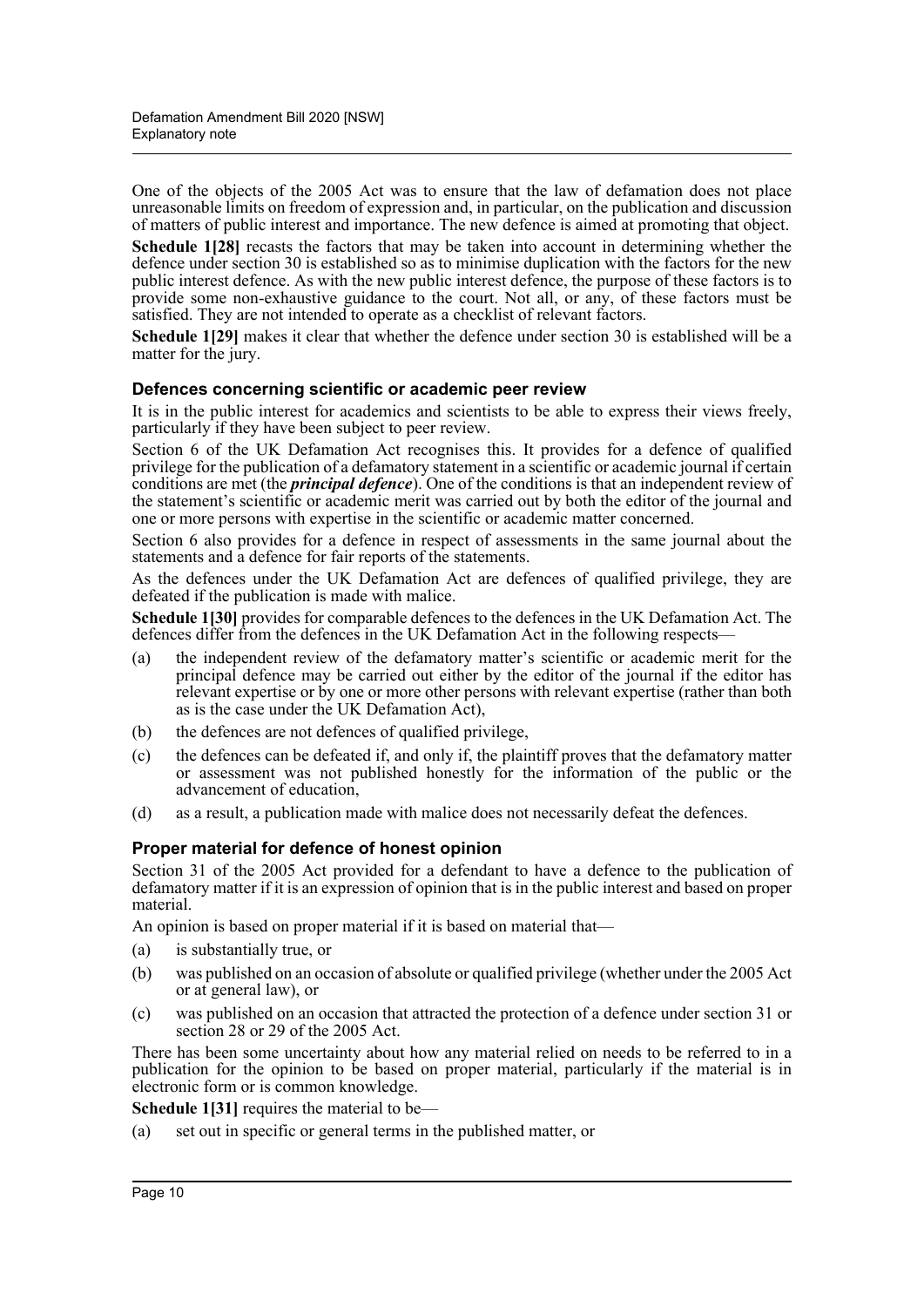- (b) notorious, or
- (c) accessible from a reference, link or other access point included in the matter (for example, a hyperlink on a webpage), or
- (d) otherwise apparent from the context in which the matter is published.

### **Maximum amount of damages for non-economic loss**

Section 35 of the 2005 Act provided for a maximum amount of damages that may be awarded for non-economic loss in defamation proceedings.

Damages for non-economic loss are aimed at providing compensatory damages to cover the intangible matters of consolation for hurt feelings, damage to reputation and the vindication of the plaintiff's reputation.

A court may order a greater amount than the maximum amount if, and only if, the court is satisfied that the circumstances of the publication of the defamatory matter to which the proceedings relate warrant an award of aggravated damages.

However, there have been inconsistent approaches concerning its effect.

One approach (which reflects the original purpose behind the provision) is that the section sets a scale or range of damages, with the maximum amount reserved for the worst kinds of damage even if the publication does not warrant an award of aggravated damages. See *Murray v Raynor* [2019] NSWCA 274 at [92] and [93].

The other view is that the maximum amount operates as a cap (rather than setting a scale or range) that can be set aside in circumstances where aggravated damages are warranted. See *Bauer Media Pty Ltd v Wilson (No 2)* [2018] VSCA 154.

The purpose behind specifying a maximum amount for non-economic loss was to ensure a level of parity with the award of other damages (for example, for personal injury) while still providing for appropriate compensation for this intangible loss. The purpose behind allowing aggravated damages was to enable additional compensation to be awarded if the conduct of the defendant exacerbated the plaintiff's loss.

Also, the current power of courts to award more than the maximum amount if aggravated damages are warranted has resulted in some cases in excessive damages for non-economic loss being awarded.

### **Schedule 1[33] and [34]**—

- (a) confirm that the maximum amount sets a scale or range rather than a cap, with the maximum amount to be awarded only in a most serious case, and
- (b) require awards of aggravated damages to be made separately to awards of damages for non-economic loss so that the scale or range for damages for non-economic loss continues to apply for non-economic loss even if aggravated damages are awarded.

### **Giving notices or other documents by email**

Section 44 of the 2005 Act allowed notices and other documents to be given for the purposes of the 2005 Act by sending them by facsimile transmission to the facsimile number of the person. However, provision was not made for sending them by any other electronic means.

**Schedule 1[35] and [37]** allow notices and other documents to be sent to an email address specified by the recipient for the giving or service of documents. **Schedule 1[36]** makes a consequential amendment to facilitate the insertion of the provisions.

### **Savings and transitional provisions**

**Schedule 1[39]** provides that an amendment made to the 2005 Act applies only in relation to the publication of defamatory matter after the commencement of the amendment. **Schedule 1[38]** enables the Governor to make regulations of savings or transitional nature consequent on the enactment of the proposed Act.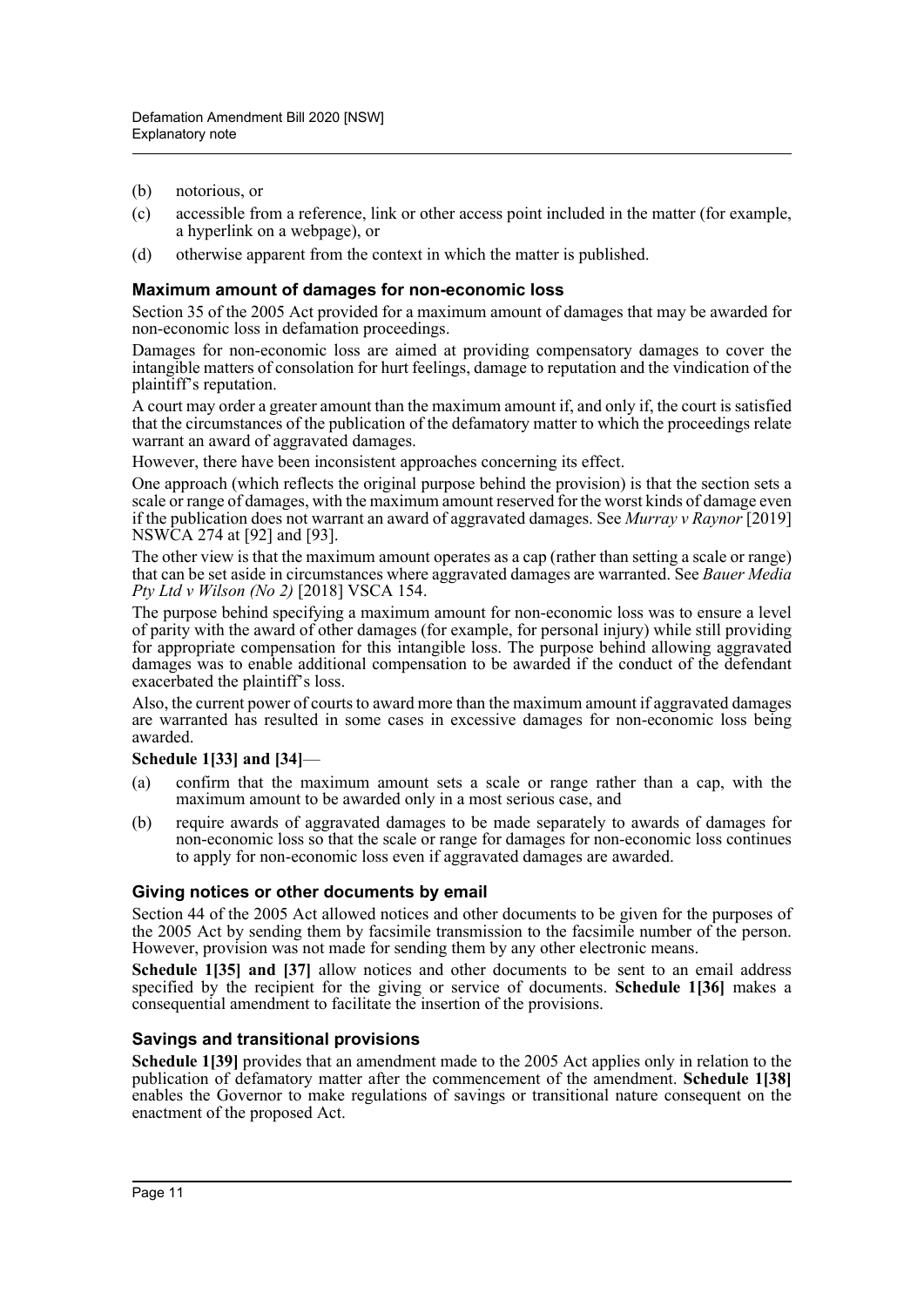## **Schedule 2 Amendment of Limitation Act 1969 No 31**

### **Extension of limitation period and single publication rule**

Section 14B of the *Limitation Act 1969* provided that an action for defamation must be brought by a plaintiff within 1 year running from the date of the publication of the matter complained of. However, section 56A required a court to extend this limitation period by a period of up to 3 years if satisfied that it was not reasonable in the circumstances for the plaintiff to have commenced an action in the 1-year period.

At general law, each publication of defamatory matter is a separate cause of action. Publication occurs when it is received in a communicable form by at least one third party. See *Dow Jones v Gutnick* (2002) 210 CLR 575 at 600. A third party is a person other than the person said to be defamed or the publisher's spouse. Section 8 of the 2005 Act restated the position at the general law that a person has a single cause of action for defamation in relation to the publication of defamatory matter about the person even if more than one defamatory imputation is carried by the matter.

For publications on the Internet, publication occurs when a third party downloads the webpage concerned rather than when it is posted by the publisher. As result, it was held by the High Court in *Dow Jones v Gutnick* (2002) 210 CLR 575 that the law applicable to choosing the law to apply to an action for defamation is the law of the place it is downloaded rather than uploaded.

As webpages may be downloaded many thousands of times, this means there is a separate cause of action for each download and the limitation period applicable to each download will vary even though the same matter is involved. This may enable plaintiffs to circumvent the purpose behind the limitation period by relying on later downloads of the same matter, which may occur many years after the webpage was first uploaded.

Section 8 of UK Defamation Act has introduced a single publication rule for the purposes of the UK limitation period concerning actions for defamation. This rule applies if a person—

- (a) publishes a statement to the public (the *first publication*), and
- (b) subsequently publishes (whether or not to the public) that statement or a statement which is substantially the same.

The effect of the rule is that the date of the first publication will be treated as the start date for the limitation period for all of the publications except if the manner of a subsequent publication is materially different from the first publication.

The principal purpose behind the single publication rule is to ensure that the limitation period for actions for defamation continues to be effectual in connection with electronic publications.

Section 32A of the *Limitation Act 1980* of the United Kingdom (the *UK Limitation Act*) enables a court to allow an action for defamation to proceed if it appears to the court that it would be equitable to allow it to do so having regard to the degree to which—

- (a) the operation of the limitation period prejudices the plaintiff or any person whom the plaintiff represents, and
- (b) any decision of the court to allow it to proceed would prejudice the defendant or any person whom the defendant represents.

Section 32A also requires the court to look at all the circumstances of the case and, particularly, at certain specified matters.

Schedule 2<sup>[1]</sup> provides for the 1-year limitation period to be automatically extended by an additional period if a concerns notice is given to the proposed defendant on a day within the period of 56 days before the limitation period expires. The additional period is aimed at allowing the proposed defendant time to consider the concerns notice and the aggrieved person to consider any offer to make amends. It is calculated by subtracting from 56 days any days remaining after the concerns notice is given until the 1-year limitation period expires.

**Schedule 2[2]** introduces a single publication rule based on the UK Defamation Act for determining when the limitation period commences for multiple publications. It differs from the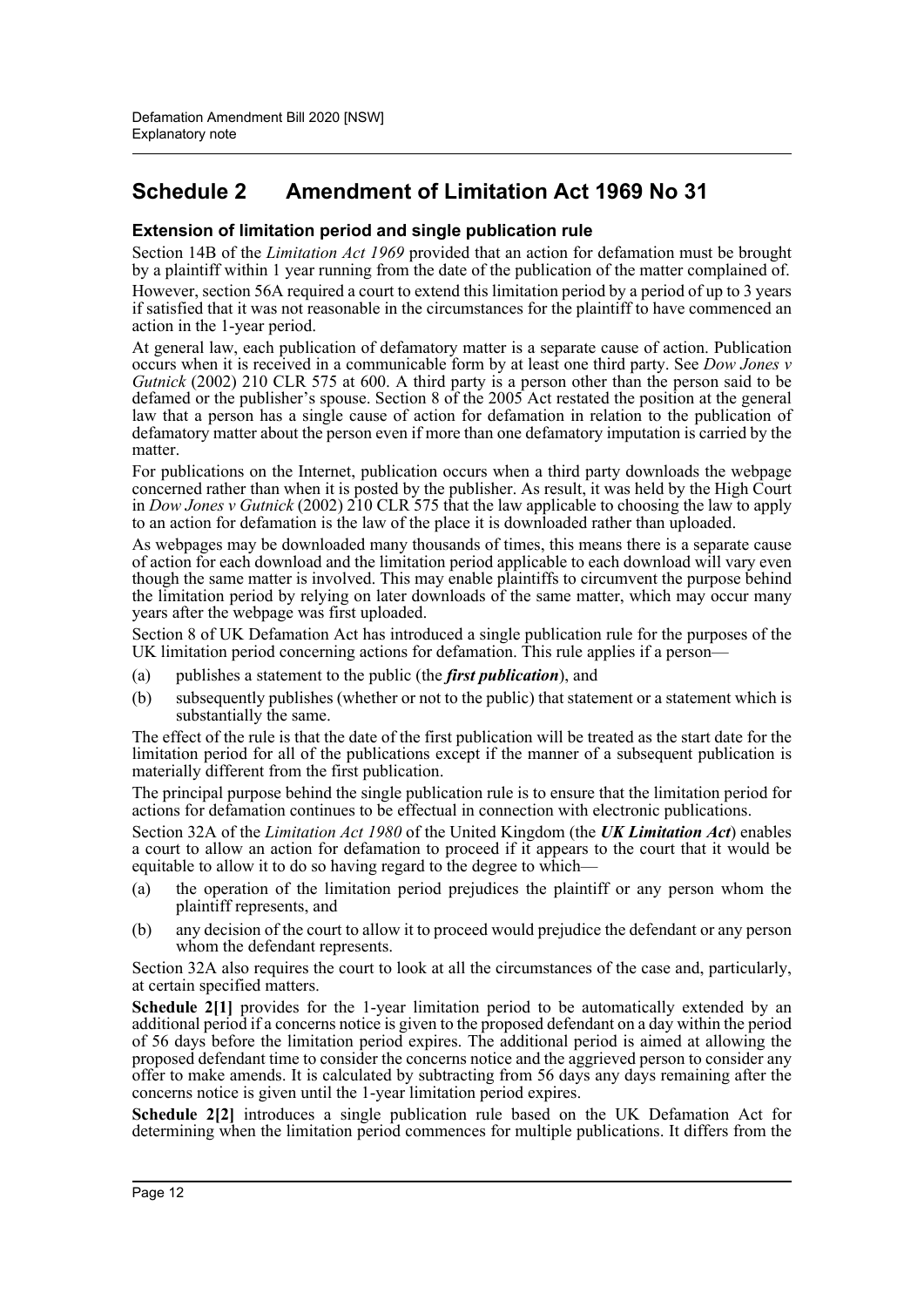UK Defamation Act because it extends to subsequent publications of substantially the same matter by certain associates of the first publisher (such as employees and contractors) as well as to subsequent publications by the same publisher.

**Schedule 2[3]** provides for a comparable provision to that in the UK Limitation Act for extending the limitation period for actions for defamation. The provision differs from the UK Limitation Act in the following respects—

- (a) the provision limits an extension to a maximum of 3 years from the date of publication,
- (b) the plaintiff must satisfy the court that it is just and reasonable to allow the action to proceed rather than equitable,
- (c) although the provision requires the court to have regard to all of the circumstances of the case and particularly to matters based on the UK Limitation Act, it does not require what is just and reasonable to be determined by reference to prejudice to the plaintiff or defendant or those whom they represent.

The provision replaces the current requirement for the court to extend the limitation period if satisfied that it was not reasonable in the circumstances for the plaintiff to have commenced an action in the 1-year period.

**Schedule 2[4]** provides for the commencement of the limitation period in relation to electronic publications to be determined by reference to when the publisher uploads it for access or sends it electronically rather than by reference to when it is downloaded or received. However, this change is limited to determining the commencement of the limitation period. Consequently, it does not change the law concerning when the elements for a cause of action for defamation are established or the choice of law for determining that cause of action.

### **Savings and transitional provisions**

**Schedule 2[5]** provides for the provisions concerning the extension of the limitation period to apply only in relation to the publication of defamatory matter after the commencement of the provisions, subject to an exception.

The exception is for the single publication rule introduced by **Schedule 2[2]** to extend to subsequent publications occurring after the commencement of the provision inserting the rule even though the first publication occurred before the commencement.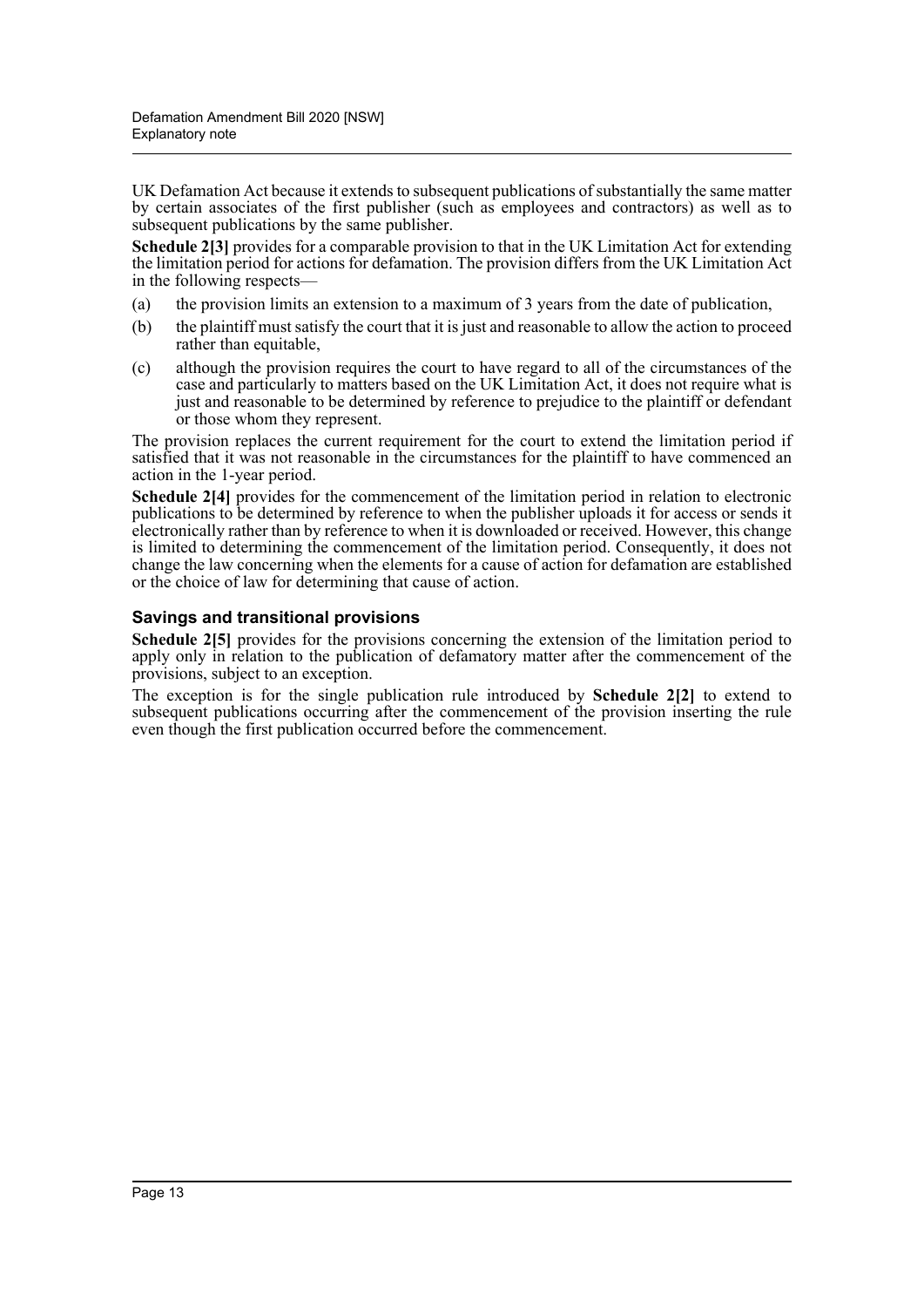First print



New South Wales

# **Defamation Amendment Bill 2020**

# **Contents**

|                   |                                               | Page |
|-------------------|-----------------------------------------------|------|
|                   | Name of Act                                   |      |
|                   | Commencement                                  |      |
| Schedule 1        | Amendment of Defamation Act 2005 No 77        |      |
| <b>Schedule 2</b> | <b>Amendment of Limitation Act 1969 No 31</b> | 13   |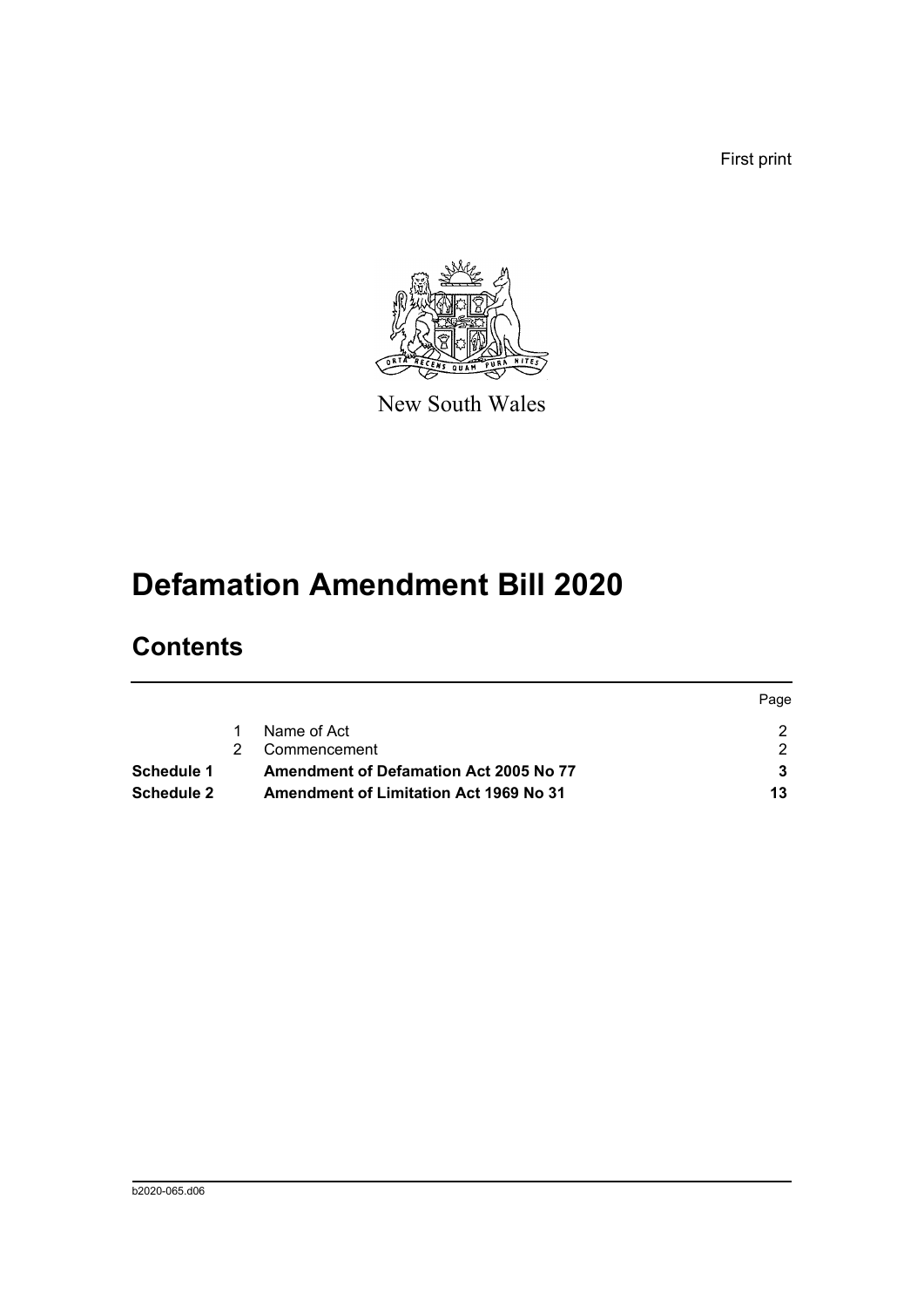

New South Wales

# **Defamation Amendment Bill 2020**

No , 2020

### **A Bill for**

An Act to amend the *Defamation Act 2005* and the *Limitation Act 1969* to implement nationally agreed changes to the law of defamation.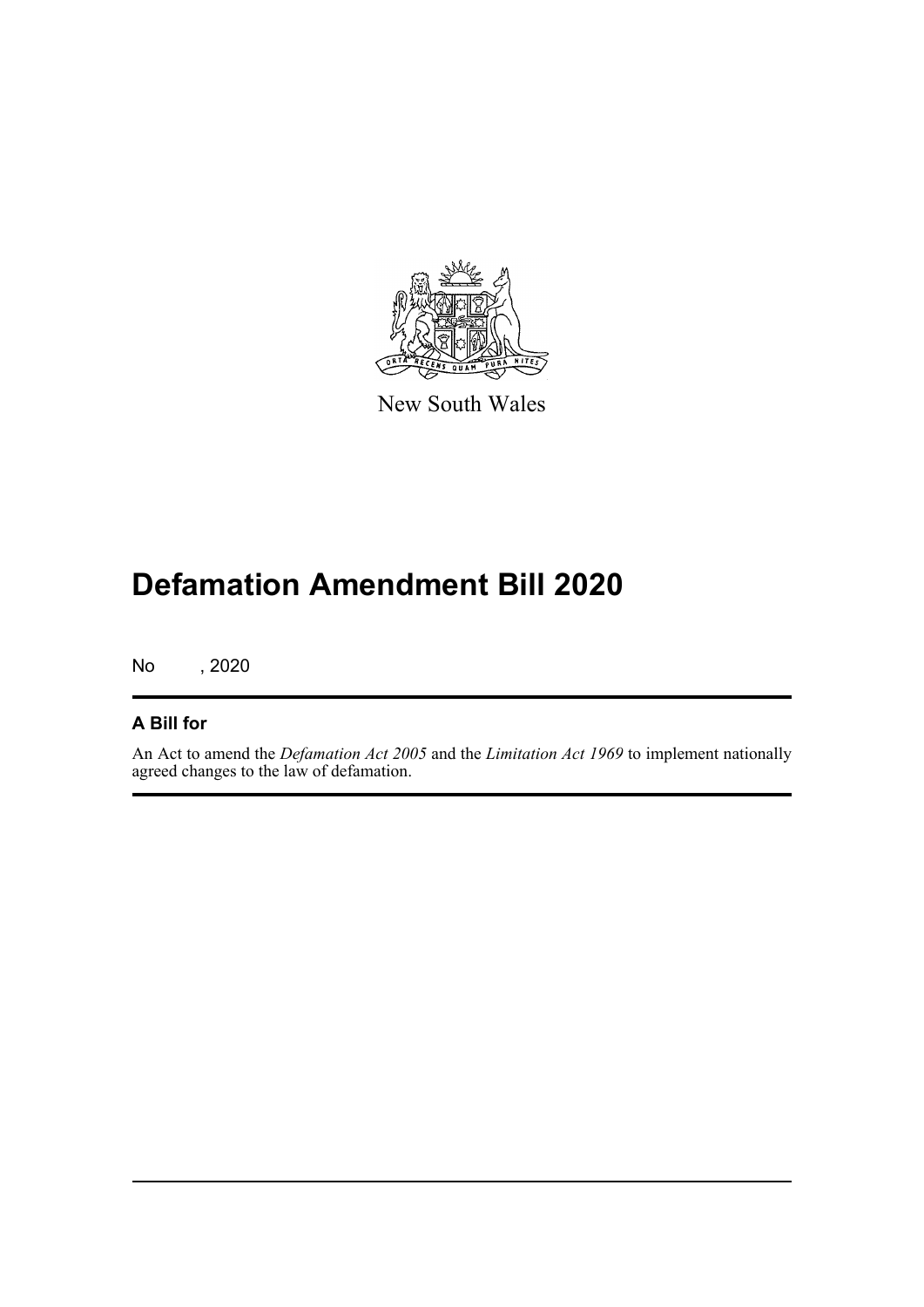<span id="page-15-1"></span><span id="page-15-0"></span>

| The Legislature of New South Wales enacts—                           |               |
|----------------------------------------------------------------------|---------------|
| Name of Act                                                          | $\mathcal{P}$ |
| This Act is the <i>Defamation Amendment Act 2020</i> .               | 3             |
| <b>Commencement</b>                                                  | 4             |
| This Act commences on a day or days to be appointed by proclamation. | 5             |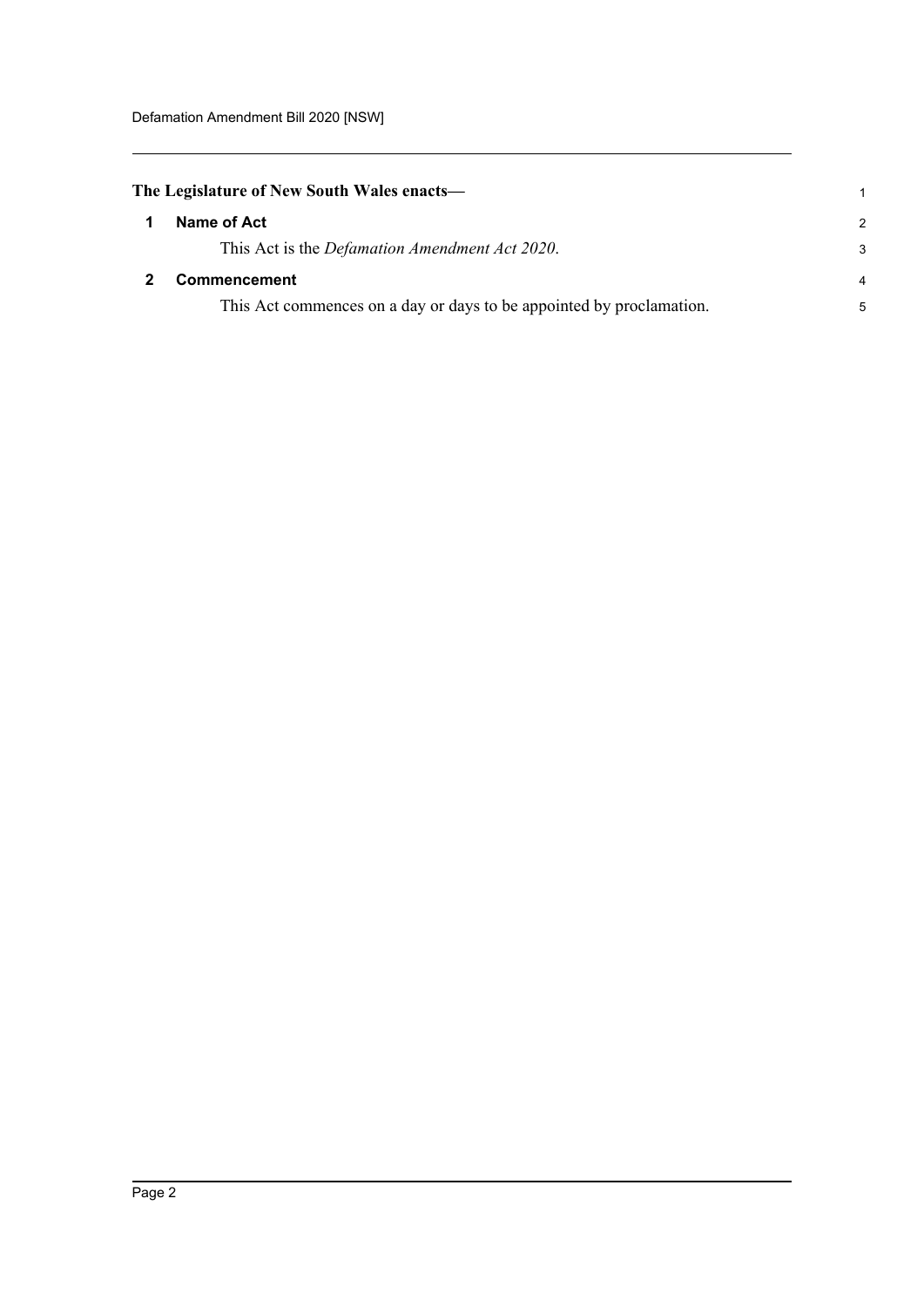<span id="page-16-0"></span>

|       | <b>Schedule 1</b>             |                    | <b>Amendment of Defamation Act 2005 No 77</b>                                                                                                                                                                                           | $\mathbf{1}$     |  |  |
|-------|-------------------------------|--------------------|-----------------------------------------------------------------------------------------------------------------------------------------------------------------------------------------------------------------------------------------|------------------|--|--|
| [1]   |                               |                    | <b>Section 4 Definitions</b>                                                                                                                                                                                                            | $\boldsymbol{2}$ |  |  |
|       |                               |                    | Insert in alphabetical order—                                                                                                                                                                                                           | 3                |  |  |
|       |                               |                    | <i>applicable period</i> for an offer to make amends is defined by section 14.                                                                                                                                                          | $\overline{4}$   |  |  |
|       |                               |                    | <i>associated entity</i> has the same meaning as in section 50AAA of the<br>Corporations Act 2001 of the Commonwealth.                                                                                                                  | 5<br>6           |  |  |
|       |                               |                    | <i>concerns notice</i> is defined by section 12A.                                                                                                                                                                                       | $\overline{7}$   |  |  |
|       |                               |                    | excluded corporation means an excluded corporation referred to in section 9.                                                                                                                                                            | 8                |  |  |
|       |                               |                    | further particulars notice means a further particulars notice referred to in<br>section $12A(3)$ .                                                                                                                                      | 9<br>10          |  |  |
| [2]   |                               |                    | Section 9 Certain corporations do not have cause of action for defamation                                                                                                                                                               | 11               |  |  |
|       |                               |                    | Omit section $9(2)(b)$ . Insert instead—                                                                                                                                                                                                | 12               |  |  |
|       |                               |                    | it has fewer than 10 employees and is not an associated entity of another<br>(b)<br>corporation,                                                                                                                                        | 13<br>14         |  |  |
| $[3]$ |                               | Section 9(4)       |                                                                                                                                                                                                                                         | 15               |  |  |
|       |                               |                    | Omit the subsection.                                                                                                                                                                                                                    | 16               |  |  |
| [4]   |                               | Section 9(6)       |                                                                                                                                                                                                                                         | 17               |  |  |
|       | Insert in alphabetical order- |                    |                                                                                                                                                                                                                                         |                  |  |  |
|       |                               |                    | <i>employee</i> , in relation to a corporation, includes any individual (whether or not<br>an independent contractor) who is—                                                                                                           | 19<br>20         |  |  |
|       |                               |                    | engaged in the day to day operations of the corporation other than as a<br>(a)<br>volunteer, and                                                                                                                                        | 21<br>22         |  |  |
|       |                               |                    | subject to the control and direction of the corporation.<br>(b)                                                                                                                                                                         | 23               |  |  |
| [5]   |                               |                    | Section 10 No cause of action for defamation of, or against, deceased persons                                                                                                                                                           | 24               |  |  |
|       |                               |                    | Insert at the end of the section (after renumbering the current provision as subsection $(1)$ )—                                                                                                                                        | 25               |  |  |
|       |                               | (2)                | Subsection (1) does not prevent a court, if it considers it in the interests of<br>justice to do so, from determining the question of costs for proceedings<br>discontinued because of the subsection.                                  | 26<br>27<br>28   |  |  |
| [6]   |                               | <b>Section 10A</b> |                                                                                                                                                                                                                                         | 29               |  |  |
|       |                               |                    | Insert after section 10-                                                                                                                                                                                                                | 30               |  |  |
|       | <b>10A</b>                    |                    | Serious harm element of cause of action for defamation                                                                                                                                                                                  | 31               |  |  |
|       |                               | (1)                | It is an element (the <i>serious harm element</i> ) of a cause of action for defamation<br>that the publication of defamatory matter about a person has caused, or is<br>likely to cause, serious harm to the reputation of the person. | 32<br>33<br>34   |  |  |
|       |                               | (2)                | For the purposes of subsection $(1)$ , harm to the reputation of an excluded<br>corporation is not serious harm unless it has caused, or is likely to cause, the<br>corporation serious financial loss.                                 | 35<br>36<br>37   |  |  |
|       |                               | (3)                | The judicial officer (and not the jury) in defamation proceedings is to<br>determine whether the serious harm element is established.                                                                                                   | 38<br>39         |  |  |
|       |                               | (4)                | Without limiting subsection (3), the judicial officer may (whether on the<br>application of a party or on the judicial officer's own motion)—                                                                                           | 40<br>41         |  |  |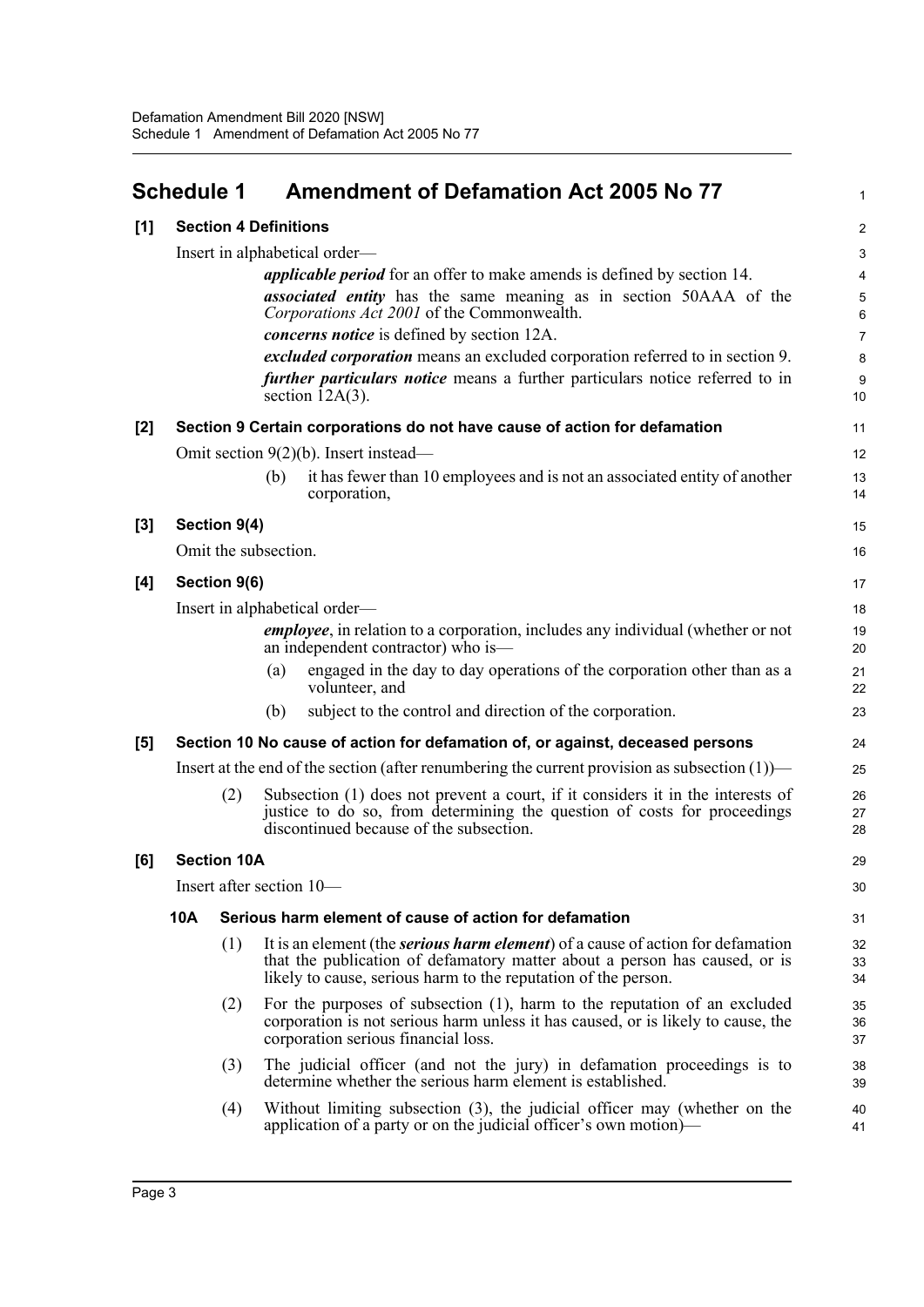|                   |     |                    | (a)      |                             | determine whether the serious harm element is established at any time<br>before the trial for the proceedings commences or during the trial, and                                                                                                                                                                                                                                                       | $\mathbf{1}$<br>$\mathbf 2$               |
|-------------------|-----|--------------------|----------|-----------------------------|--------------------------------------------------------------------------------------------------------------------------------------------------------------------------------------------------------------------------------------------------------------------------------------------------------------------------------------------------------------------------------------------------------|-------------------------------------------|
|                   |     |                    | (b)      |                             | make any orders the judicial officer considers appropriate concerning<br>the determination of the issue (including dismissing the proceedings if<br>satisfied the element is not established).                                                                                                                                                                                                         | $\mathsf 3$<br>4<br>5                     |
|                   |     | (5)                |          |                             | If a party applies for the serious harm element to be determined before the trial<br>for the proceedings commences, the judicial officer is to determine the issue<br>as soon as practicable before the trial commences unless satisfied that there are<br>special circumstances justifying the postponement of the determination to a<br>later stage of the proceedings (including during the trial). | 6<br>$\overline{7}$<br>$\bf 8$<br>9<br>10 |
|                   |     | (6)                |          |                             | The matters a judicial officer may take into account in deciding whether there<br>are special circumstances for the purposes of subsection $(5)$ include (but are<br>not limited to) the following—                                                                                                                                                                                                    | 11<br>12<br>13                            |
|                   |     |                    | (a)      |                             | the cost implications for the parties,                                                                                                                                                                                                                                                                                                                                                                 | 14                                        |
|                   |     |                    | (b)      |                             | the resources available to the court at the time,                                                                                                                                                                                                                                                                                                                                                      | 15                                        |
|                   |     |                    | (c)      |                             | the extent to which establishing the serious harm element is linked to<br>other issues for determination during the trial for the proceedings.                                                                                                                                                                                                                                                         | 16<br>17                                  |
|                   |     | (7)                | element. |                             | Without limiting subsection $(5)$ , the judicial officer may determine the serious<br>harm element is not established on the pleadings without the need for further<br>evidence if satisfied that the pleaded particulars are insufficient to establish the                                                                                                                                            | 18<br>19<br>20<br>21                      |
|                   |     | (8)                |          |                             | Nothing in this section limits the powers that a judicial officer may have apart<br>from this section to dismiss defamation proceedings (whether before or after<br>the trial commences).                                                                                                                                                                                                              | 22<br>23<br>24                            |
| $\left[ 7\right]$ |     |                    |          | Part 3, Division 1, heading |                                                                                                                                                                                                                                                                                                                                                                                                        | 25                                        |
|                   |     |                    |          |                             | Omit "Offers". Insert instead "Concerns notices and offers".                                                                                                                                                                                                                                                                                                                                           | 26                                        |
| [8]               |     | <b>Section 12A</b> |          |                             |                                                                                                                                                                                                                                                                                                                                                                                                        | 27                                        |
|                   |     |                    |          | Insert after section 12-    |                                                                                                                                                                                                                                                                                                                                                                                                        |                                           |
|                   |     |                    |          |                             |                                                                                                                                                                                                                                                                                                                                                                                                        | 28                                        |
|                   | 12A |                    |          | <b>Concerns notices</b>     |                                                                                                                                                                                                                                                                                                                                                                                                        | 29                                        |
|                   |     | (1)                |          |                             | For the purpose of this Act, a notice is a <i>concerns notice</i> if—                                                                                                                                                                                                                                                                                                                                  | 30                                        |
|                   |     |                    | (a)      |                             | the notice-                                                                                                                                                                                                                                                                                                                                                                                            | 31                                        |
|                   |     |                    |          | (i)                         | is in writing, and                                                                                                                                                                                                                                                                                                                                                                                     | 32                                        |
|                   |     |                    |          | (ii)                        | specifies the location where the matter in question can be<br>accessed (for example, a webpage address), and                                                                                                                                                                                                                                                                                           | 33<br>34                                  |
|                   |     |                    |          | (iii)                       | informs the publisher of the defamatory imputations that the<br>aggrieved person considers are or may be carried about the<br>aggrieved person by the matter in question (the <i>imputations of</i><br><i>concern</i> ), and                                                                                                                                                                           | 35<br>36<br>37<br>38                      |
|                   |     |                    |          | (iv)                        | informs the publisher of the harm that the person considers to be<br>serious harm to the person's reputation caused, or likely to be<br>caused, by the publication of the matter in question, and                                                                                                                                                                                                      | 39<br>40<br>41                            |
|                   |     |                    |          | (v)                         | for an aggrieved person that is an excluded corporation—also<br>informs the publisher of the financial loss that the corporation<br>considers to be serious financial loss caused, or likely to be<br>caused, by the publication of the matter in question, and                                                                                                                                        | 42<br>43<br>44<br>45                      |

**[8]**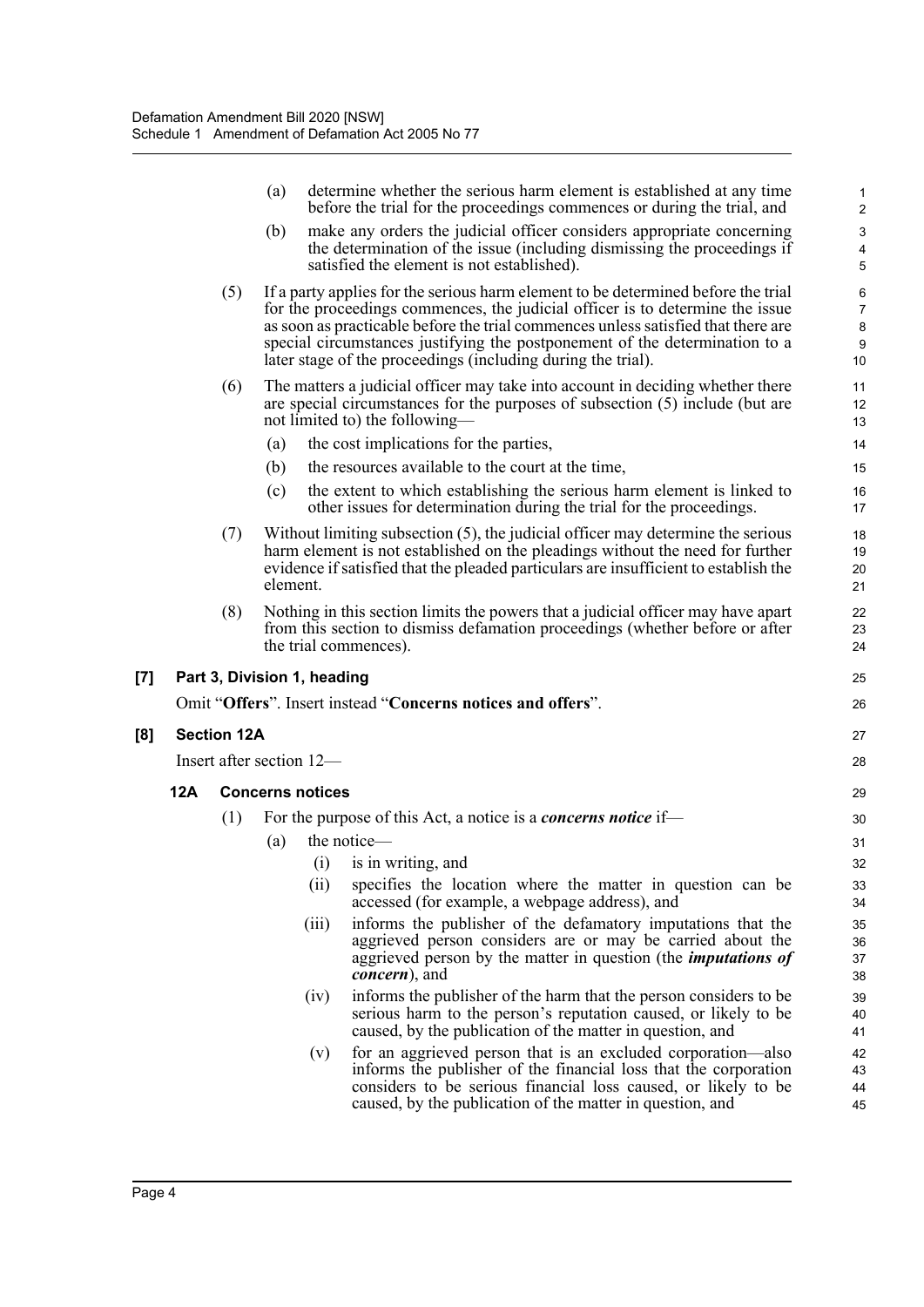|     |     |                    | (b)<br>a copy of the matter in question is, if practicable, provided to the<br>publisher together with the notice.<br>Note. Section 12B requires a concerns notice to be given before proceedings for<br>defamation can be commenced.                                                                                                                                                                               | $\mathbf{1}$<br>$\overline{2}$<br>$\ensuremath{\mathsf{3}}$<br>$\overline{\mathbf{4}}$ |
|-----|-----|--------------------|---------------------------------------------------------------------------------------------------------------------------------------------------------------------------------------------------------------------------------------------------------------------------------------------------------------------------------------------------------------------------------------------------------------------|----------------------------------------------------------------------------------------|
|     |     | (2)                | For the avoidance of doubt, a document that is required to be filed or lodged<br>to commence defamation proceedings cannot be used as a concerns notice.                                                                                                                                                                                                                                                            | 5<br>6                                                                                 |
|     |     | (3)                | If a concerns notice fails to particularise adequately any of the information<br>required by subsection $(1)(a)(ii)$ , $(iii)$ , $(iv)$ or $(v)$ , the publisher may give the<br>aggrieved person a written notice (a further particulars notice) requesting that<br>the aggrieved person provide reasonable further particulars as specified in the<br>further particulars notice about the information concerned. | $\overline{7}$<br>8<br>$\boldsymbol{9}$<br>10<br>11                                    |
|     |     | (4)                | An aggrieved person to whom a further particulars notice is given must<br>provide the reasonable further particulars specified in the notice within 14<br>days (or any further period agreed by the publisher and aggrieved person) after<br>being given the notice.                                                                                                                                                | 12<br>13<br>14<br>15                                                                   |
|     |     | (5)                | An aggrieved person who fails to provide the reasonable further particulars<br>specified in a further particulars notice within the applicable period is taken<br>not to have given the publisher a concerns notice for the purposes of this<br>section.                                                                                                                                                            | 16<br>17<br>18<br>19                                                                   |
| [9] |     | <b>Section 12B</b> |                                                                                                                                                                                                                                                                                                                                                                                                                     | 20                                                                                     |
|     |     |                    | Insert before section 13-                                                                                                                                                                                                                                                                                                                                                                                           | 21                                                                                     |
|     | 12B |                    | Defamation proceedings cannot be commenced without concerns notice                                                                                                                                                                                                                                                                                                                                                  | 22                                                                                     |
|     |     | (1)                | An aggrieved person cannot commence defamation proceedings unless—                                                                                                                                                                                                                                                                                                                                                  | 23                                                                                     |
|     |     |                    | the person has given the proposed defendant a concerns notice in<br>(a)<br>respect of the matter concerned, and                                                                                                                                                                                                                                                                                                     | 24<br>25                                                                               |
|     |     |                    | the imputations to be relied on by the person in the proposed<br>(b)<br>proceedings were particularised in the concerns notice, and                                                                                                                                                                                                                                                                                 | 26<br>27                                                                               |
|     |     |                    | the applicable period for an offer to make amends has elapsed.<br>(c)                                                                                                                                                                                                                                                                                                                                               | 28                                                                                     |
|     |     | (2)                | Subsection $(1)(b)$ does not prevent reliance on-                                                                                                                                                                                                                                                                                                                                                                   | 29                                                                                     |
|     |     |                    | some, but not all, of the imputations particularised in a concerns notice,<br>(a)<br>or                                                                                                                                                                                                                                                                                                                             | 30<br>31                                                                               |
|     |     |                    | (b)<br>imputations that are substantially the same as those particularised in a<br>concerns notice.                                                                                                                                                                                                                                                                                                                 | 32<br>33                                                                               |
|     |     | (3)                | The court may grant leave for proceedings to be commenced despite<br>non-compliance with subsection $(1)(c)$ , but only if the proposed plaintiff<br>satisfies the court—                                                                                                                                                                                                                                           | 34<br>35<br>36                                                                         |
|     |     |                    | the commencement of proceedings after the end of the applicable period<br>(a)<br>for an offer to make amends contravenes the limitation law, or                                                                                                                                                                                                                                                                     | 37<br>38                                                                               |
|     |     |                    | (b)<br>it is just and reasonable to grant leave.                                                                                                                                                                                                                                                                                                                                                                    | 39                                                                                     |
|     |     | (4)                | The commencement of proceedings contravenes the limitation law for the<br>purposes of subsection $(3)(a)$ if the proceedings could not be commenced after<br>the end of the applicable period for an offer to make amends because the court<br>will have ceased to have power to extend the limitation period.                                                                                                      | 40<br>41<br>42<br>43                                                                   |
|     |     | (5)                | In this section-                                                                                                                                                                                                                                                                                                                                                                                                    | 44                                                                                     |
|     |     |                    | <b>limitation law</b> means the <i>Limitation Act 1969</i> .                                                                                                                                                                                                                                                                                                                                                        | 45                                                                                     |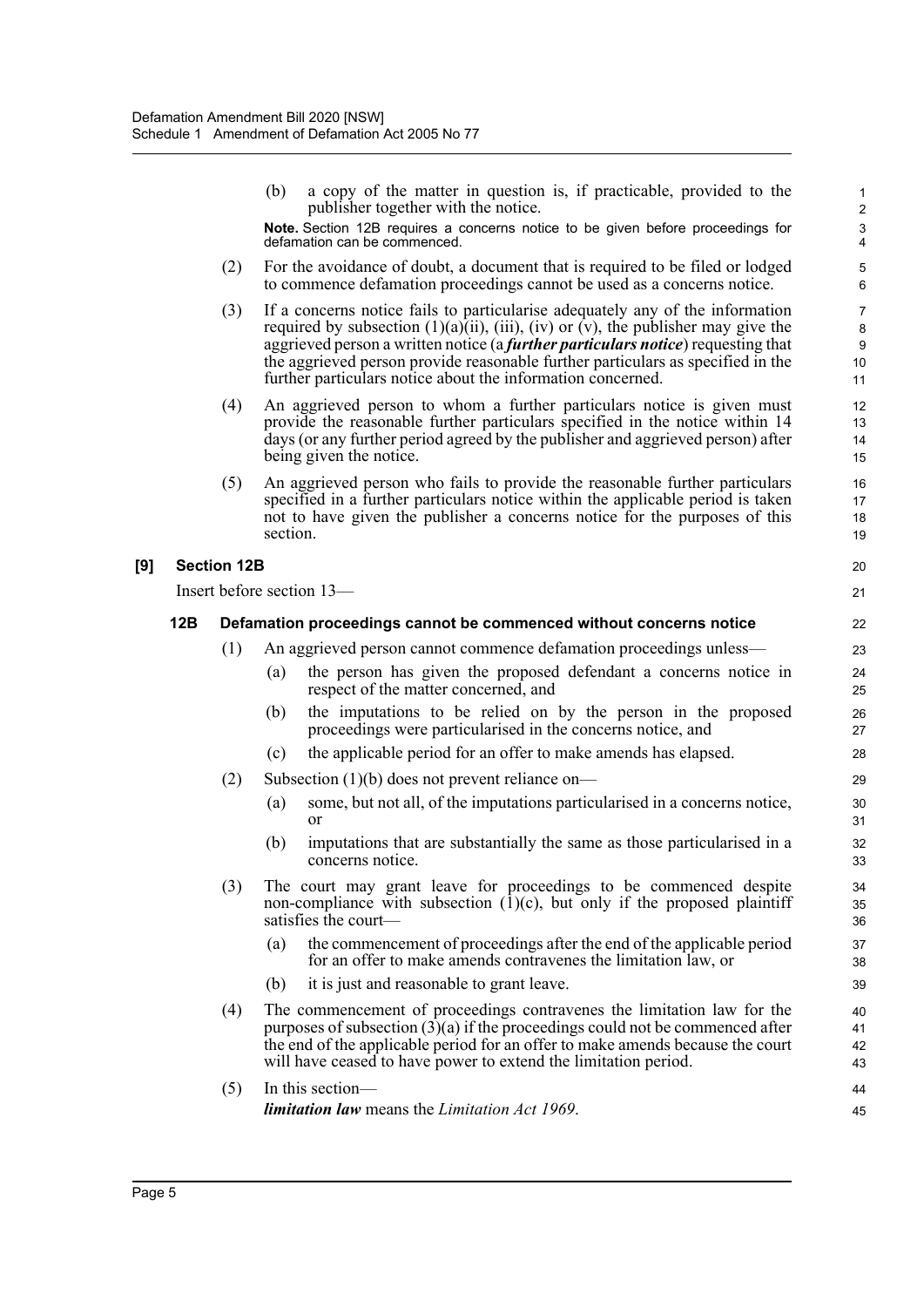| $[10]$ | Section 14 When offer to make amends may be made |        |                                                                                                                                                                                                                                                                                                                        |                      |  |  |  |
|--------|--------------------------------------------------|--------|------------------------------------------------------------------------------------------------------------------------------------------------------------------------------------------------------------------------------------------------------------------------------------------------------------------------|----------------------|--|--|--|
|        |                                                  |        | Omit section 14(1)(a). Insert instead-                                                                                                                                                                                                                                                                                 | $\boldsymbol{2}$     |  |  |  |
|        |                                                  | (a)    | the applicable period for an offer to make amends has expired, or                                                                                                                                                                                                                                                      | 3                    |  |  |  |
| [11]   | Section 14(2) and (3)                            |        |                                                                                                                                                                                                                                                                                                                        | 4                    |  |  |  |
|        |                                                  |        | Omit section $14(2)$ –(5). Insert instead—                                                                                                                                                                                                                                                                             | 5                    |  |  |  |
|        | (2)                                              | $1S$ — | For the purposes of this Act, the <i>applicable period</i> for an offer to make amends                                                                                                                                                                                                                                 | 6<br>$\overline{7}$  |  |  |  |
|        |                                                  | (a)    | if the aggrieved person has provided further particulars in response to a<br>further particulars notice about a concerns notice after 14 days have<br>elapsed since the concerns notice was given-14 days since the<br>publisher was given the further particulars, or                                                 | 8<br>9<br>10<br>11   |  |  |  |
|        |                                                  | (b)    | in any other case—28 days since the publisher was given a concerns<br>notice by the aggrieved person.                                                                                                                                                                                                                  | 12<br>13             |  |  |  |
|        | (3)                                              |        | If a publisher gives more than one further particulars notice, subsection $(2)(a)$<br>applies only in respect of the first notice.                                                                                                                                                                                     | 14<br>15             |  |  |  |
| $[12]$ |                                                  |        | Section 15 Content of offer to make amends                                                                                                                                                                                                                                                                             | 16                   |  |  |  |
|        |                                                  |        | Insert after section $15(1)(b)$ —                                                                                                                                                                                                                                                                                      | 17                   |  |  |  |
|        |                                                  | (b1)   | must provide for the offer to be open for acceptance for at least 28 days<br>commencing on the day the offer is made, and                                                                                                                                                                                              | 18<br>19             |  |  |  |
| $[13]$ | Section 15(1)(d)                                 |        |                                                                                                                                                                                                                                                                                                                        | 20                   |  |  |  |
|        | of'.                                             |        | Insert ", or a clarification of or additional information about," after "reasonable correction                                                                                                                                                                                                                         | 21<br>22             |  |  |  |
| $[14]$ | <b>Section 15(1)(f)</b>                          |        |                                                                                                                                                                                                                                                                                                                        | 23                   |  |  |  |
|        |                                                  |        | Omit "offer, and". Insert instead "offer.".                                                                                                                                                                                                                                                                            | 24                   |  |  |  |
| $[15]$ | <b>Section 15(1)(g)</b>                          |        |                                                                                                                                                                                                                                                                                                                        | 25                   |  |  |  |
|        | Omit the paragraph.                              |        |                                                                                                                                                                                                                                                                                                                        | 26                   |  |  |  |
| $[16]$ | Section 15(1A)                                   |        |                                                                                                                                                                                                                                                                                                                        | 27                   |  |  |  |
|        | Insert after section $15(1)$ —                   |        |                                                                                                                                                                                                                                                                                                                        | 28                   |  |  |  |
|        | (1A)                                             |        | In addition to the matters referred to in subsection $(1)$ , an offer to make amends<br>may include any other kind of offer, or particulars of any other action taken by<br>the publisher, to redress the harm sustained by the aggrieved person because<br>of the matter in question, including (but not limited to)— | 29<br>30<br>31<br>32 |  |  |  |
|        |                                                  | (a)    | an offer to publish, or join in publishing, an apology in relation to the<br>matter in question or, if the offer is limited to any particular defamatory<br>imputations, the imputations to which the offer is limited, or                                                                                             | 33<br>34<br>35       |  |  |  |
|        |                                                  | (b)    | if the matter has been published on a website or any other electronically<br>accessible location—an offer to remove the matter from the website or<br>location, or                                                                                                                                                     | 36<br>37<br>38       |  |  |  |
|        |                                                  | (c)    | an offer to pay compensation for any economic or non-economic loss of<br>the aggrieved person, or                                                                                                                                                                                                                      | 39<br>40             |  |  |  |
|        |                                                  | (d)    | the particulars of any correction or apology made, or action taken,<br>before the date of the offer.                                                                                                                                                                                                                   | 41<br>42             |  |  |  |
|        |                                                  |        |                                                                                                                                                                                                                                                                                                                        |                      |  |  |  |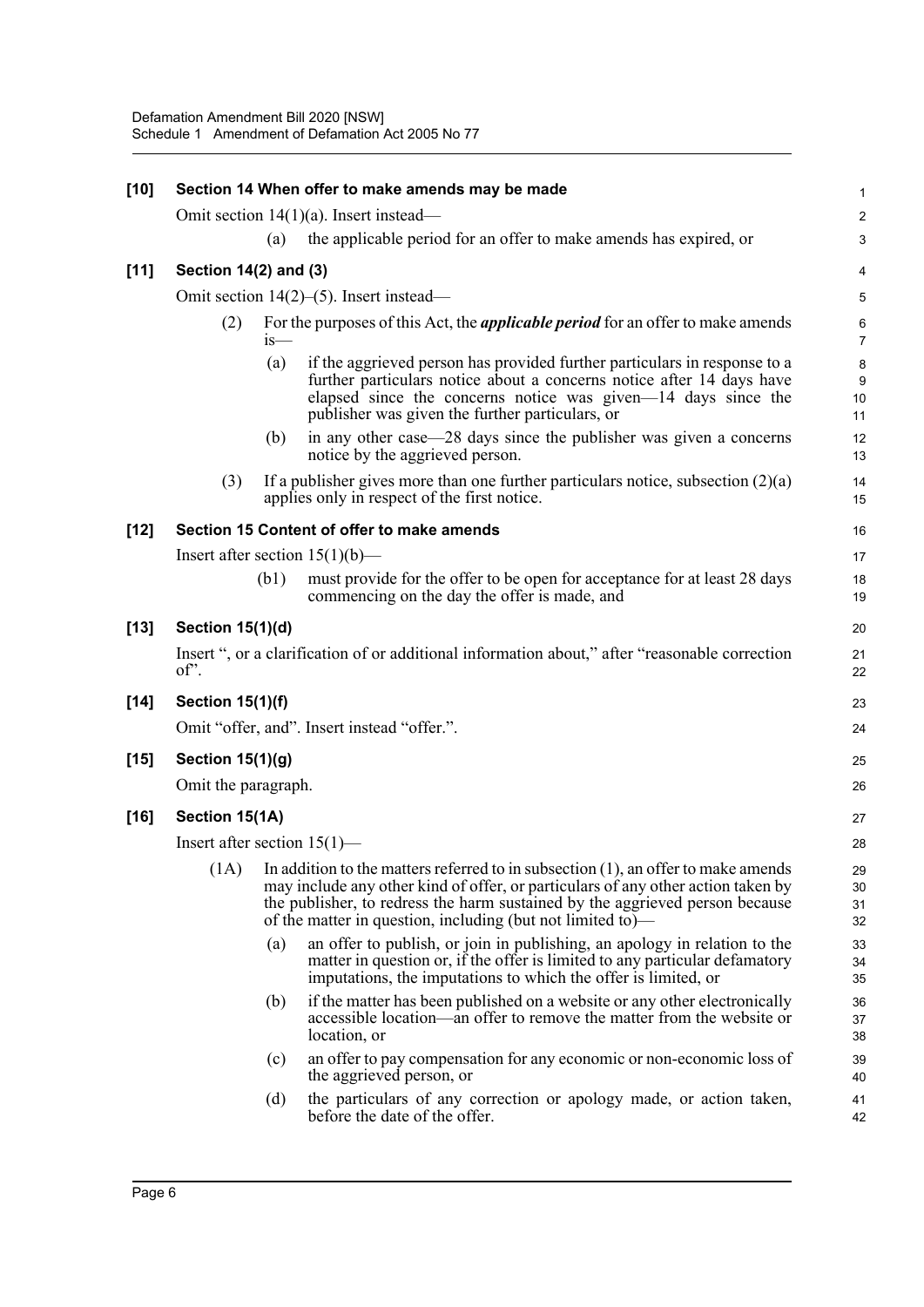| $[17]$ | Section 15(2)                             |     |                                                                                                                                                                                                                                     | 1                       |  |  |
|--------|-------------------------------------------|-----|-------------------------------------------------------------------------------------------------------------------------------------------------------------------------------------------------------------------------------------|-------------------------|--|--|
|        |                                           |     | Omit "subsection $(1)(g)(ii)$ ". Insert instead "subsection $(1A)(c)$ ".                                                                                                                                                            | $\overline{\mathbf{c}}$ |  |  |
| $[18]$ |                                           |     | Section 18 Effect of failure to accept reasonable offer to make amends                                                                                                                                                              | 3                       |  |  |
|        | Omit section $18(1)(a)$ . Insert instead— |     |                                                                                                                                                                                                                                     |                         |  |  |
|        |                                           | (a) | the publisher made the offer as soon as reasonably practicable after the<br>publisher was given a concerns notice in respect of the matter (and, in<br>any event, within the applicable period for an offer to make amends),<br>and | 5<br>6<br>7<br>8        |  |  |
| $[19]$ | <b>Section 18(1)(b)</b>                   |     |                                                                                                                                                                                                                                     | 9                       |  |  |
|        |                                           |     | Omit "at any time before the trial".                                                                                                                                                                                                | 10                      |  |  |
| $[20]$ | Section 18(3)                             |     |                                                                                                                                                                                                                                     | 11                      |  |  |
|        | Insert after section $18(2)$ —            |     |                                                                                                                                                                                                                                     | 12                      |  |  |
|        | (3)                                       |     | Despite section $22(2)$ , the judicial officer (and not the jury) in defamation<br>proceedings tried by jury is to determine whether a defence under this section<br>is established.                                                | 13<br>14<br>15          |  |  |
| $[21]$ |                                           |     | Section 21 Election for defamation proceedings to be tried by jury                                                                                                                                                                  | 16                      |  |  |
|        | Insert after section $21(1)$ —            |     |                                                                                                                                                                                                                                     | 17                      |  |  |
|        | (1A)                                      |     | Without limiting subsection (1), a court may order that defamation<br>proceedings are not to be tried by jury if—                                                                                                                   | 18<br>19                |  |  |
|        |                                           | (a) | the trial requires a prolonged examination of records, or                                                                                                                                                                           | 20                      |  |  |
|        |                                           | (b) | the trial involves any technical, scientific or other issue that cannot be<br>conveniently considered and resolved by a jury.                                                                                                       | 21<br>22                |  |  |
| $[22]$ | Section 21(3) and (4)                     |     |                                                                                                                                                                                                                                     | 23                      |  |  |
|        |                                           |     | Omit section 21(3). Insert instead—                                                                                                                                                                                                 | 24                      |  |  |
|        | (3)                                       |     | An election may be revoked only—                                                                                                                                                                                                    | 25                      |  |  |
|        |                                           | (a) | with the consent of all the parties to the proceedings, or                                                                                                                                                                          | 26                      |  |  |
|        |                                           | (b) | if all the parties do not consent, with the leave of the court.                                                                                                                                                                     | 27                      |  |  |
|        | (4)                                       |     | The court may, on the application of a party to the proceedings, grant leave for<br>the purposes of subsection $(3)(b)$ only if satisfied it is in the interests of justice<br>for the election to be revoked.                      | 28<br>29<br>30          |  |  |
| $[23]$ |                                           |     | Section 22 Roles of judicial officers and juries in defamation proceedings                                                                                                                                                          | 31                      |  |  |
|        |                                           |     | Omit "officer." from section 22(5)(b). Insert instead "officer, or".                                                                                                                                                                | 32                      |  |  |
| $[24]$ | <b>Section 22(5)(c)</b>                   |     |                                                                                                                                                                                                                                     | 33                      |  |  |
|        |                                           |     | Insert after section $22(5)(b)$ —                                                                                                                                                                                                   | 34                      |  |  |
|        |                                           | (c) | requires or permits a jury to determine any issue that another provision<br>of this Act requires a judicial officer to determine.                                                                                                   | 35<br>36                |  |  |
| $[25]$ | <b>Section 23</b>                         |     |                                                                                                                                                                                                                                     | 37                      |  |  |
|        |                                           |     | Omit the section. Insert instead-                                                                                                                                                                                                   | 38                      |  |  |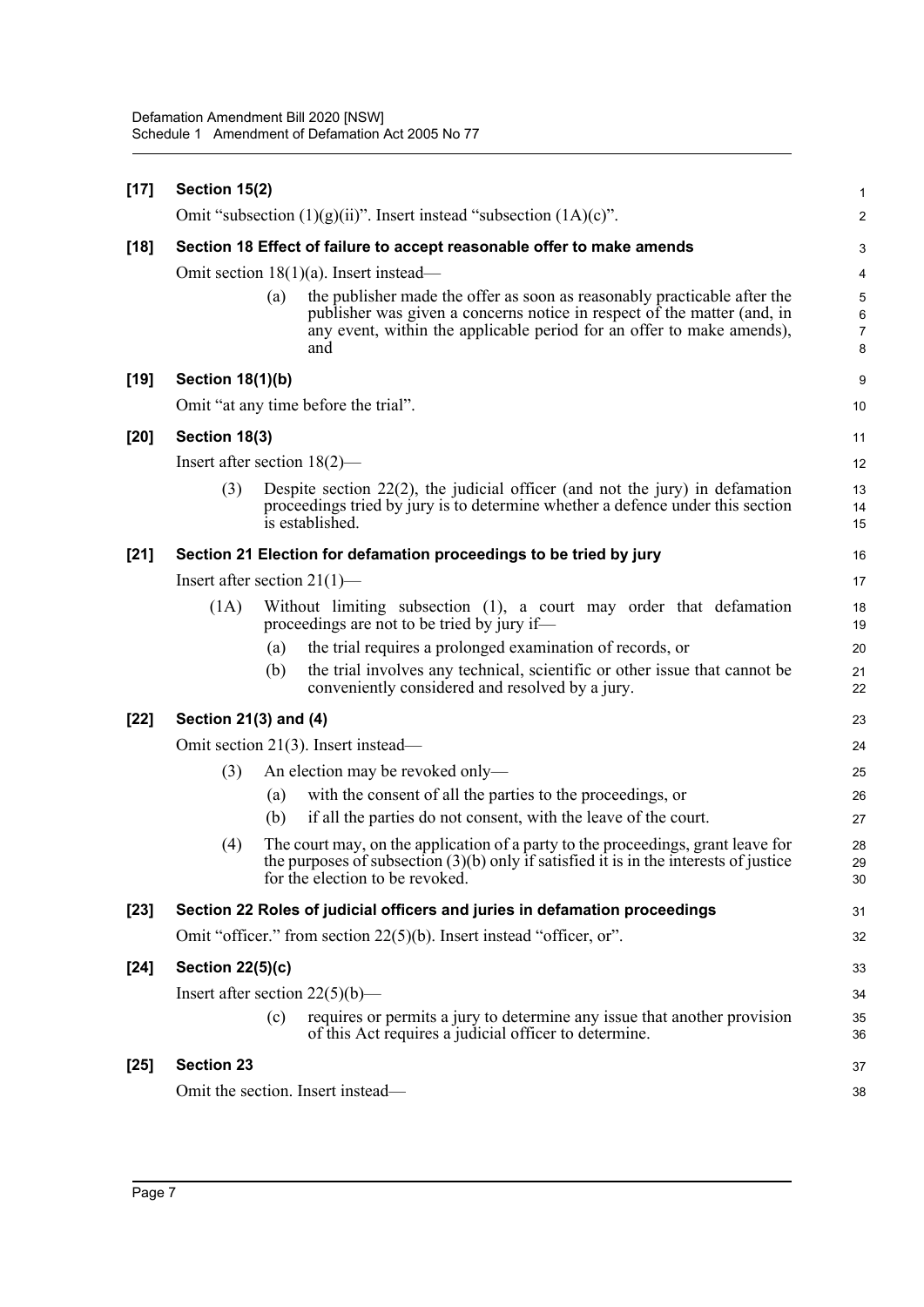#### **23 Leave required for multiple proceedings in relation to publication of same defamatory matter**

(1) This section applies to a person who has brought defamation proceedings for damages, whether in this jurisdiction or elsewhere, against a person (a *previous defendant*) in relation to the publication of a matter.

- (2) The person may not bring further defamation proceedings for damages against a previous defendant or an associate of a previous defendant in relation to the same or any other publication of the same or like matter, except with the leave of the court in which the further proceedings are to be brought.
- (3) A person is an *associate of a previous defendant* if, at the time of the publication to which the previous defamation proceedings related, the person was—
	- (a) an employee of the defendant, or
	- (b) a person publishing matter as a contractor of the defendant, or
	- (c) an associated entity of the defendant (or an employee or contractor of the associated entity).

### **[26] Section 26**

Omit the section. Insert instead—

### **26 Defence of contextual truth**

- (1) It is a defence to the publication of defamatory matter if the defendant proves that—
	- (a) the matter carried one or more imputations that are substantially true (*contextual imputations*), and
	- (b) any defamatory imputations of which the plaintiff complains that are not contextual imputations and are also carried by the matter do not further harm the reputation of the plaintiff because of the substantial truth of the contextual imputations.
- (2) The contextual imputations on which the defendant may rely to establish the defence include imputations of which the plaintiff complains.

### **[27] Section 29A**

Insert after section 29—

### **29A Defence of publication of matter concerning issue of public interest**

- (1) It is a defence to the publication of defamatory matter if the defendant proves that—
	- (a) the matter concerns an issue of public interest, and
	- (b) the defendant reasonably believed that the publication of the matter was in the public interest.
- (2) In determining whether the defence is established, a court must take into account all of the circumstances of the case.
- (3) Without limiting subsection (2), the court may take into account the following factors to the extent the court considers them applicable in the circumstances—
	- (a) the seriousness of any defamatory imputation carried by the matter published,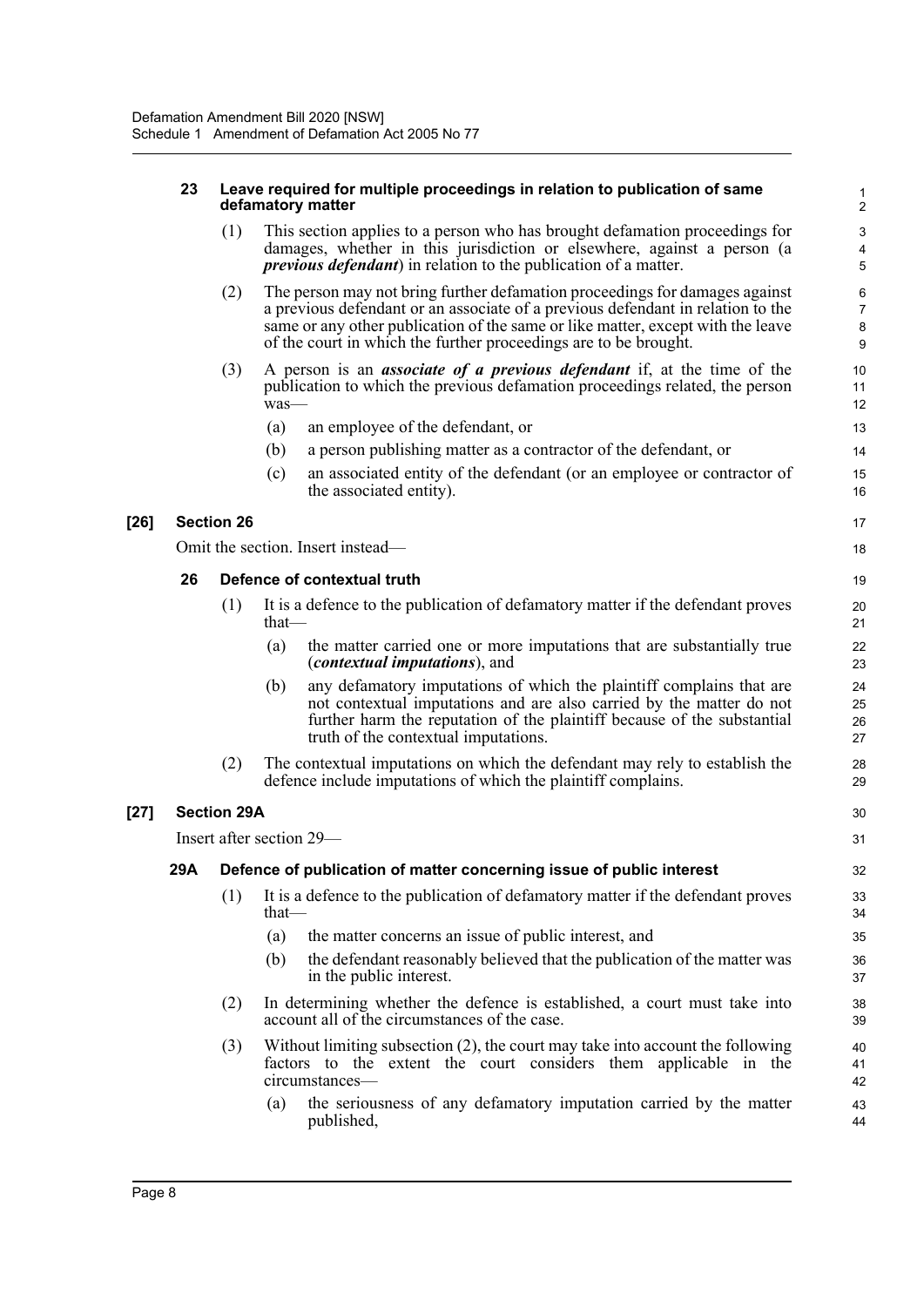|      |      | (b)<br>the extent to which the matter published distinguishes between<br>suspicions, allegations and proven facts,                                                                                                                                                                                    | $\mathbf{1}$<br>$\overline{c}$     |
|------|------|-------------------------------------------------------------------------------------------------------------------------------------------------------------------------------------------------------------------------------------------------------------------------------------------------------|------------------------------------|
|      |      | the extent to which the matter published relates to the performance of<br>(c)<br>the public functions or activities of the person,                                                                                                                                                                    | 3<br>$\overline{4}$                |
|      |      | whether it was in the public interest in the circumstances for the matter<br>(d)<br>to be published expeditiously,                                                                                                                                                                                    | 5<br>6                             |
|      |      | the sources of the information in the matter published, including the<br>(e)<br>integrity of the sources,                                                                                                                                                                                             | $\overline{7}$<br>8                |
|      |      | if a source of the information in the matter published is a person whose<br>(f)<br>identity is being kept confidential, whether there is good reason for the<br>person's identity to be kept confidential (including, for example, to<br>comply with an applicable professional code or standard),    | $\boldsymbol{9}$<br>10<br>11<br>12 |
|      |      | whether the matter published contained the substance of the person's<br>(g)<br>side of the story and, if not, whether a reasonable attempt was made by<br>the defendant to obtain and publish a response from the person,                                                                             | 13<br>14<br>15                     |
|      |      | any other steps taken to verify the information in the matter published,<br>(h)                                                                                                                                                                                                                       | 16                                 |
|      |      | the importance of freedom of expression in the discussion of issues of<br>(i)<br>public interest.                                                                                                                                                                                                     | 17<br>18                           |
|      | (4)  | Subsection $(3)$ does not—                                                                                                                                                                                                                                                                            | 19                                 |
|      |      | require each factor referred to in the subsection to be taken into account,<br>(a)<br><b>or</b>                                                                                                                                                                                                       | 20<br>21                           |
|      |      | (b)<br>limit the matters that the court may take into account.                                                                                                                                                                                                                                        | 22                                 |
|      | (5)  | Without affecting the application of section 22 to other defences, the jury (and<br>not the judicial officer) in defamation proceedings tried by jury is to determine<br>whether a defence under this section is established.                                                                         | 23<br>24<br>25                     |
| [28] |      | Section 30 Defence of qualified privilege for provision of certain information                                                                                                                                                                                                                        | 26                                 |
|      |      | Omit section 30(3). Insert instead—                                                                                                                                                                                                                                                                   | 27                                 |
|      | (3)  | In determining for the purposes of subsection $(1)$ whether the conduct of the<br>defendant in publishing matter about a person is reasonable in the<br>circumstances, a court may take into account the following factors to the<br>extent the court considers them applicable in the circumstances- | 28<br>29<br>30<br>31               |
|      |      | the seriousness of any defamatory imputation carried by the matter<br>(a)<br>published,                                                                                                                                                                                                               | 32<br>33                           |
|      |      | (b) the extent to which the matter published distinguishes between<br>suspicions, allegations and proven facts,                                                                                                                                                                                       | 34<br>35                           |
|      |      | the nature of the business environment in which the defendant operates,<br>(c)                                                                                                                                                                                                                        | 36                                 |
|      |      | whether it was appropriate in the circumstances for the matter to be<br>(d)<br>published expeditiously,                                                                                                                                                                                               | 37<br>38                           |
|      |      | any other steps taken to verify the information in the matter published.<br>(e)                                                                                                                                                                                                                       | 39                                 |
|      | (3A) | Subsection $(3)$ does not—                                                                                                                                                                                                                                                                            | 40                                 |
|      |      | require each factor referred to in the subsection to be taken into account,<br>(a)<br>or                                                                                                                                                                                                              | 41<br>42                           |
|      |      | limit the matters that the court may take into account.<br>(b)                                                                                                                                                                                                                                        | 43                                 |
|      | (3B) | It is not necessary to prove that the matter published concerned an issue of<br>public interest to establish the defence of qualified privilege under subsection<br>(1).                                                                                                                              | 44<br>45<br>46                     |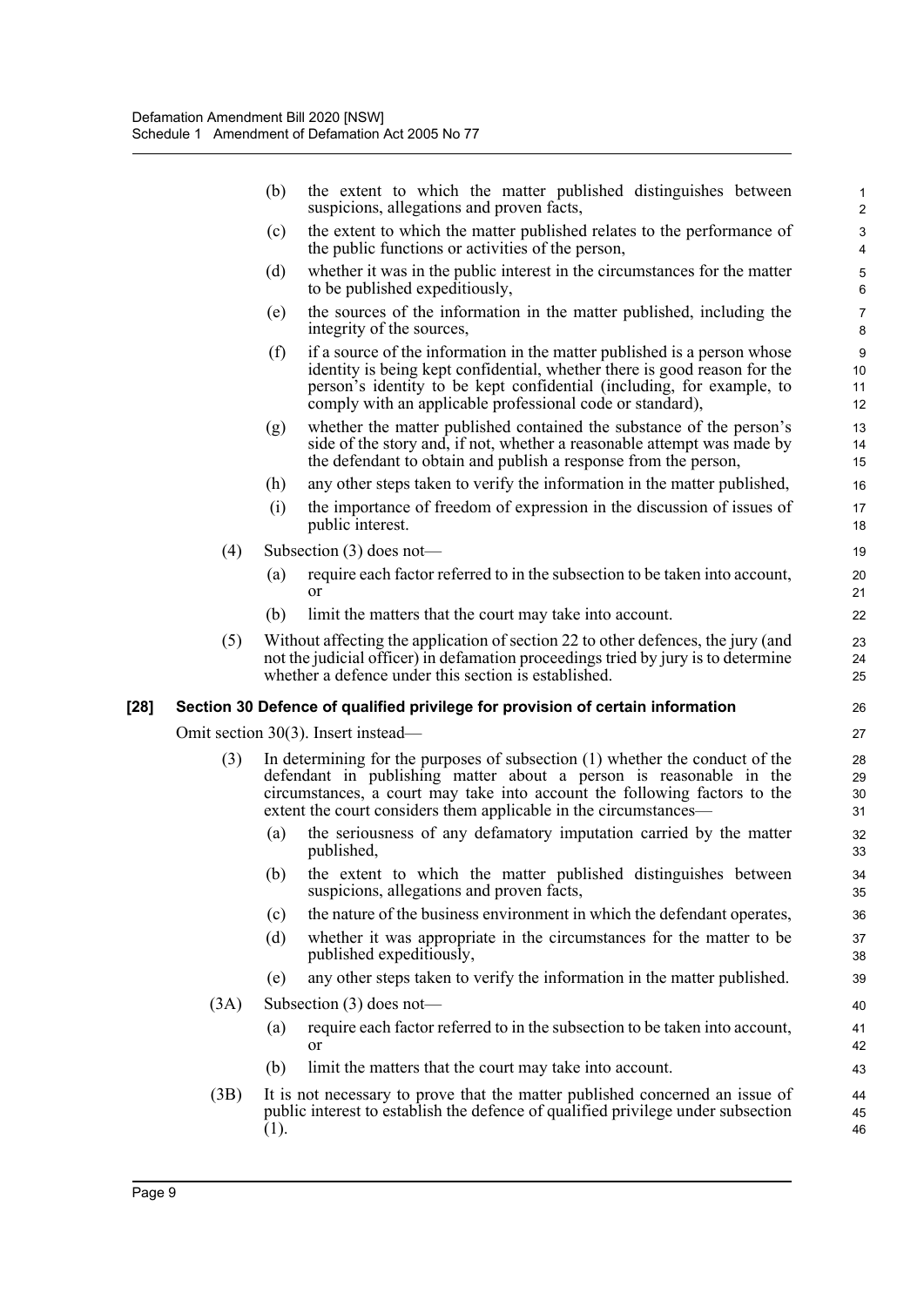| [29] | Section 30(6)            |                    |                                                                                                                                                                                                                                                                    |                                     |  |  |  |
|------|--------------------------|--------------------|--------------------------------------------------------------------------------------------------------------------------------------------------------------------------------------------------------------------------------------------------------------------|-------------------------------------|--|--|--|
|      |                          |                    | Insert after section $30(5)$ —                                                                                                                                                                                                                                     | $\sqrt{2}$                          |  |  |  |
|      |                          | (6)                | Without affecting the application of section 22 to other defences, the jury (and<br>not the judicial officer) in defamation proceedings tried by jury is to determine<br>whether a defence under this section is established.                                      | $\ensuremath{\mathsf{3}}$<br>4<br>5 |  |  |  |
| [30] |                          | <b>Section 30A</b> |                                                                                                                                                                                                                                                                    | 6                                   |  |  |  |
|      | Insert after section 30— |                    |                                                                                                                                                                                                                                                                    |                                     |  |  |  |
|      | 30A                      |                    | Defence of scientific or academic peer review                                                                                                                                                                                                                      | 8                                   |  |  |  |
|      |                          | (1)                | It is a defence to the publication of defamatory matter if the defendant proves<br>$that$ —                                                                                                                                                                        | 9<br>10                             |  |  |  |
|      |                          |                    | the matter was published in a scientific or academic journal (whether<br>(a)<br>published in electronic form or otherwise), and                                                                                                                                    | 11<br>12                            |  |  |  |
|      |                          |                    | the matter relates to a scientific or academic issue, and<br>(b)                                                                                                                                                                                                   | 13                                  |  |  |  |
|      |                          |                    | an independent review of the matter's scientific or academic merit was<br>(c)<br>carried out before the matter was published in the journal by—                                                                                                                    | 14<br>15                            |  |  |  |
|      |                          |                    | the editor of the journal if the editor has expertise in the scientific<br>(i)<br>or academic issue concerned, or                                                                                                                                                  | 16<br>17                            |  |  |  |
|      |                          |                    | one or more persons with expertise in the scientific or academic<br>(ii)<br>issue concerned.                                                                                                                                                                       | 18<br>19                            |  |  |  |
|      |                          | (2)                | If there is a defence to the publication of defamatory matter in a scientific or<br>academic journal because of subsection (1), there is also a defence to the<br>publication of any assessment of the matter in the same journal if the defendant<br>proves that— | 20<br>21<br>22<br>23                |  |  |  |
|      |                          |                    | the assessment was written by one or more of the persons who carried<br>(a)<br>out the independent review of the matter, and                                                                                                                                       | 24<br>25                            |  |  |  |
|      |                          |                    | the assessment was written in the course of that review.<br>(b)                                                                                                                                                                                                    | 26                                  |  |  |  |
|      |                          | (3)                | It is a defence to the publication of defamatory matter if the defendant proves<br>that the matter was contained in a fair summary of, or fair extract from, a<br>matter or assessment for which there is a defence because of subsection (1) or<br>(2).           | 27<br>28<br>29<br>30                |  |  |  |
|      |                          | (4)                | If a journal has more than one editor, a reference in this section to the editor of<br>the journal is to be read as a reference to the editor or editors who were<br>responsible for deciding to publish the matter concerned.                                     | 31<br>32<br>33                      |  |  |  |
|      |                          | (5)                | A defence established under this section is defeated if, and only if, the plaintiff<br>proves that the defamatory matter or assessment was not published honestly<br>for the information of the public or the advancement of education.                            | 34<br>35<br>36                      |  |  |  |
| [31] |                          |                    | <b>Section 31 Defences of honest opinion</b>                                                                                                                                                                                                                       | 37                                  |  |  |  |
|      |                          |                    | Omit section 31(5). Insert instead—                                                                                                                                                                                                                                | 38                                  |  |  |  |
|      |                          | (5)                | For the purposes of this section, an opinion is <b>based on proper material</b> if—                                                                                                                                                                                | 39                                  |  |  |  |
|      |                          |                    | the material on which it is based is—<br>(a)                                                                                                                                                                                                                       | 40                                  |  |  |  |
|      |                          |                    | set out in specific or general terms in the published matter, or<br>(i)                                                                                                                                                                                            | 41                                  |  |  |  |
|      |                          |                    | (ii)<br>notorious, or                                                                                                                                                                                                                                              | 42                                  |  |  |  |
|      |                          |                    | accessible from a reference, link or other access point included in<br>(iii)<br>the matter (for example, a hyperlink on a webpage), or                                                                                                                             | 43<br>44                            |  |  |  |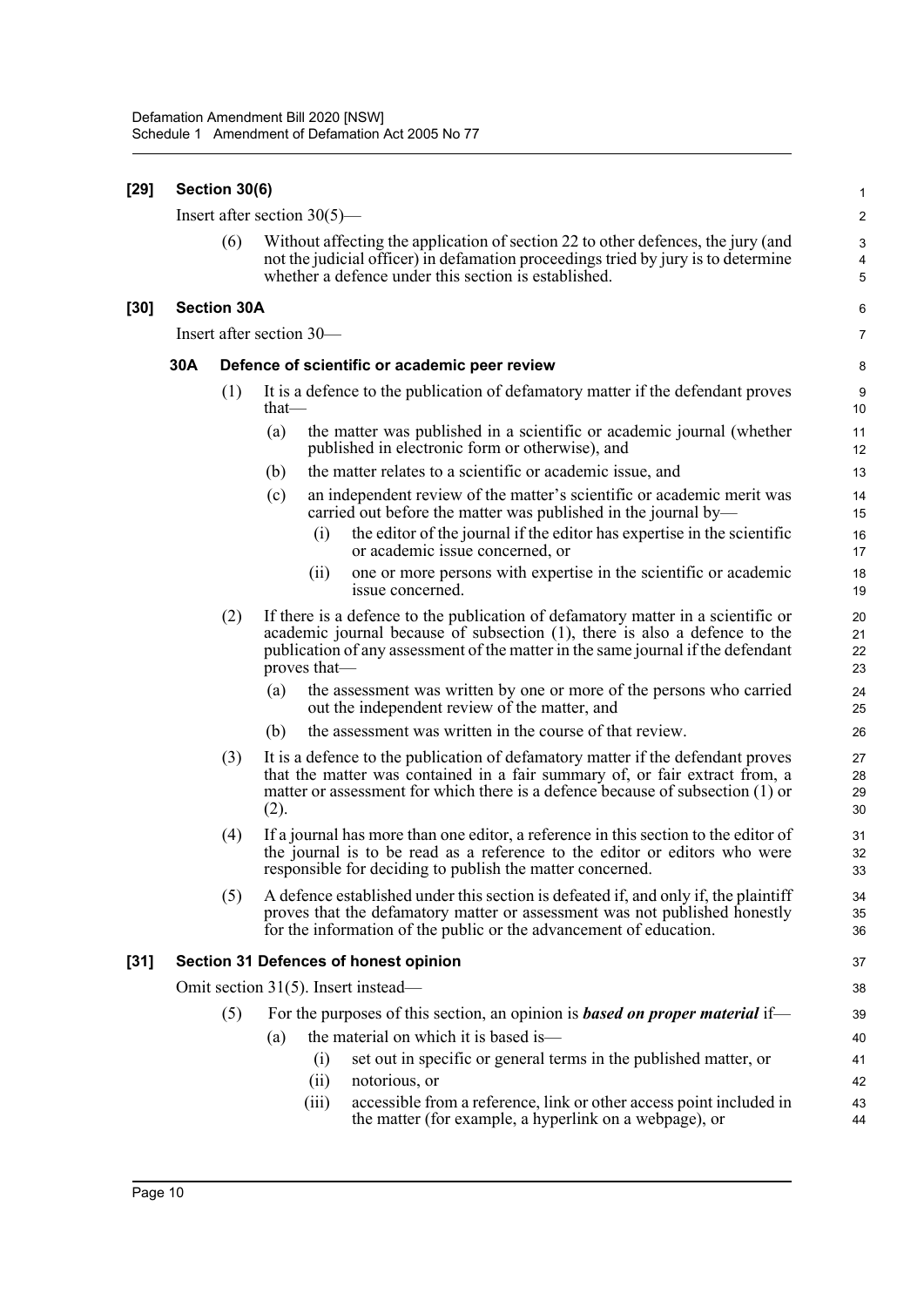|        |                                         | (iv)  | otherwise apparent from the context in which the matter is<br>published, and                                                                        | 1<br>$\overline{c}$ |
|--------|-----------------------------------------|-------|-----------------------------------------------------------------------------------------------------------------------------------------------------|---------------------|
|        |                                         | (b)   | the material-                                                                                                                                       | 3                   |
|        |                                         | (i)   | is substantially true, or                                                                                                                           | 4                   |
|        |                                         | (ii)  | was published on an occasion of absolute or qualified privilege<br>(whether under this Act or at general law), or                                   | 5<br>6              |
|        |                                         | (iii) | was published on an occasion that attracted the protection of a<br>defence under this section or section 28 or 29.                                  | $\overline{7}$<br>8 |
| $[32]$ | <b>Section 33 Defence of triviality</b> |       |                                                                                                                                                     | 9                   |
|        | Omit the section.                       |       |                                                                                                                                                     | 10                  |
| $[33]$ |                                         |       | Section 35 Damages for non-economic loss limited                                                                                                    | 11                  |
|        |                                         |       | Omit "Unless the court orders otherwise under subsection $(2)$ , the" in section 35(1).                                                             | 12                  |
|        | Insert instead "The".                   |       |                                                                                                                                                     | 13                  |
| $[34]$ | Section 35(2)-(2B)                      |       |                                                                                                                                                     | 14                  |
|        |                                         |       | Omit section 35(2). Insert instead-                                                                                                                 | 15                  |
|        | (2)                                     |       | The maximum damages amount is to be awarded only in a most serious case.                                                                            | 16                  |
|        | (2A)                                    |       | Subsection (1) does not limit the court's power to award aggravated damages<br>if an award of aggravated damages is warranted in the circumstances. | 17<br>18            |
|        | (2B)                                    |       | An award of aggravated damages is to be made separately to any award of<br>damages for non-economic loss to which subsection (1) applies.           | 19<br>20            |
| $[35]$ |                                         |       | Section 44 Giving of notices and other documents                                                                                                    | 21                  |
|        | Insert after section $44(1)(a)(iii)$ —  |       |                                                                                                                                                     | 22                  |
|        |                                         | (iv)  | by sending it by email to an email address specified by the person<br>for the giving or service of documents, or                                    | 23<br>24            |
| $[36]$ | Section 44(1)(b)(ii)                    |       |                                                                                                                                                     | 25                  |
|        |                                         |       | Omit "corporate.". Insert instead "corporate, or".                                                                                                  | 26                  |
| $[37]$ | Section 44(1)(b)(iii)                   |       |                                                                                                                                                     | 27                  |
|        | Insert after section $44(1)(b)(ii)$ —   |       |                                                                                                                                                     | 28                  |
|        |                                         | (iii) | by sending it by email to an email address specified by the body<br>corporate for the giving or service of documents.                               | 29<br>30            |
| $[38]$ |                                         |       | Schedule 4 Savings, transitional and other provisions                                                                                               | 31                  |
|        | Insert at the end of clause $1(1)$ —    |       |                                                                                                                                                     | 32                  |
|        |                                         |       | any Act that amends this Act                                                                                                                        | 33                  |
| $[39]$ | Schedule 4                              |       |                                                                                                                                                     | 34                  |
|        |                                         |       | Insert at the end of the Schedule, with appropriate Part and clause numbering—                                                                      | 35                  |
|        |                                         |       |                                                                                                                                                     |                     |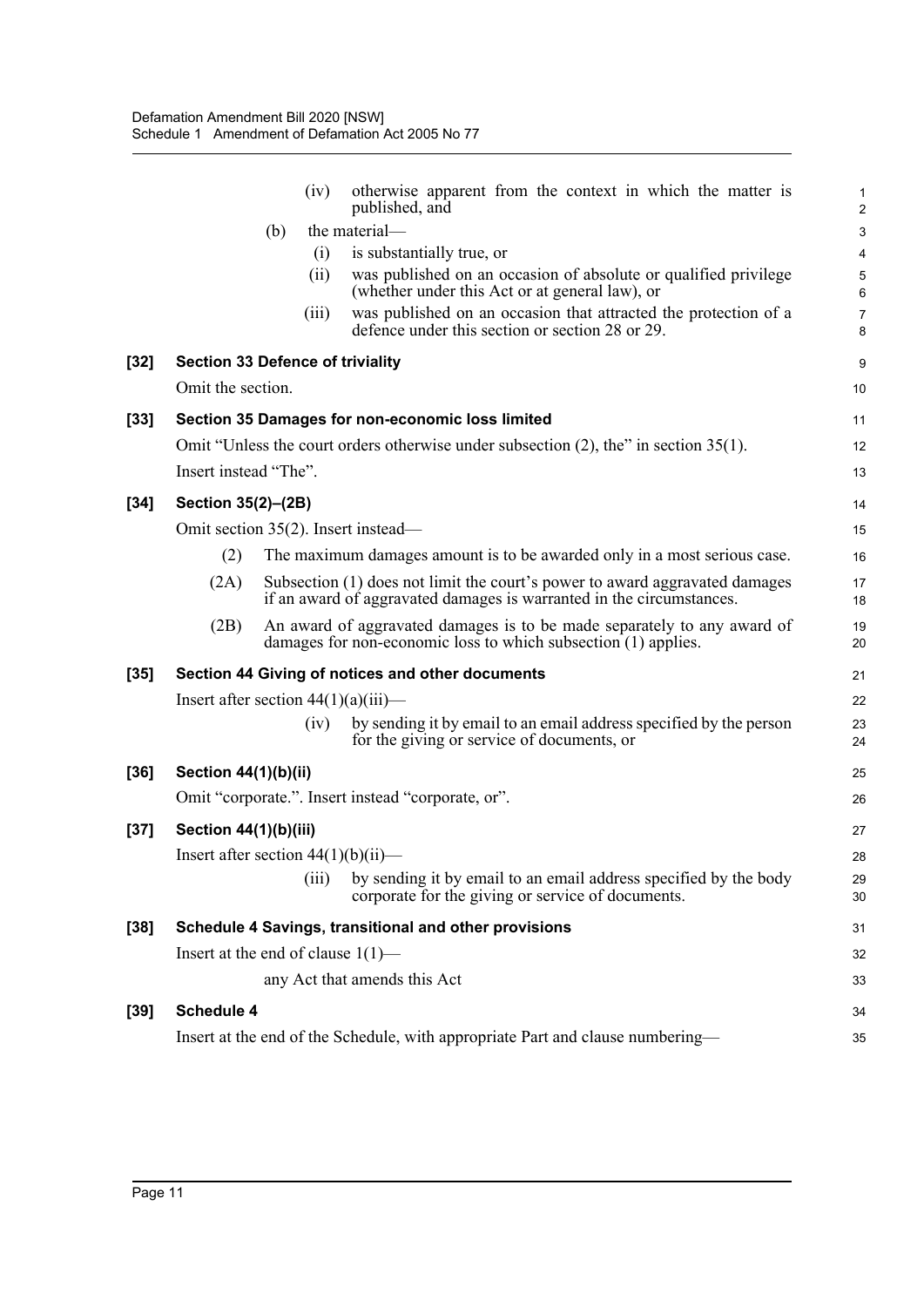### **Part Provisions consequent on enactment of Defamation Amendment Act 2020**

### **Application of 2020 amendments**

An amendment made to this Act by the *Defamation Amendment Act 2020* applies only in relation to the publication of defamatory matter after the commencement of the amendment.

1 2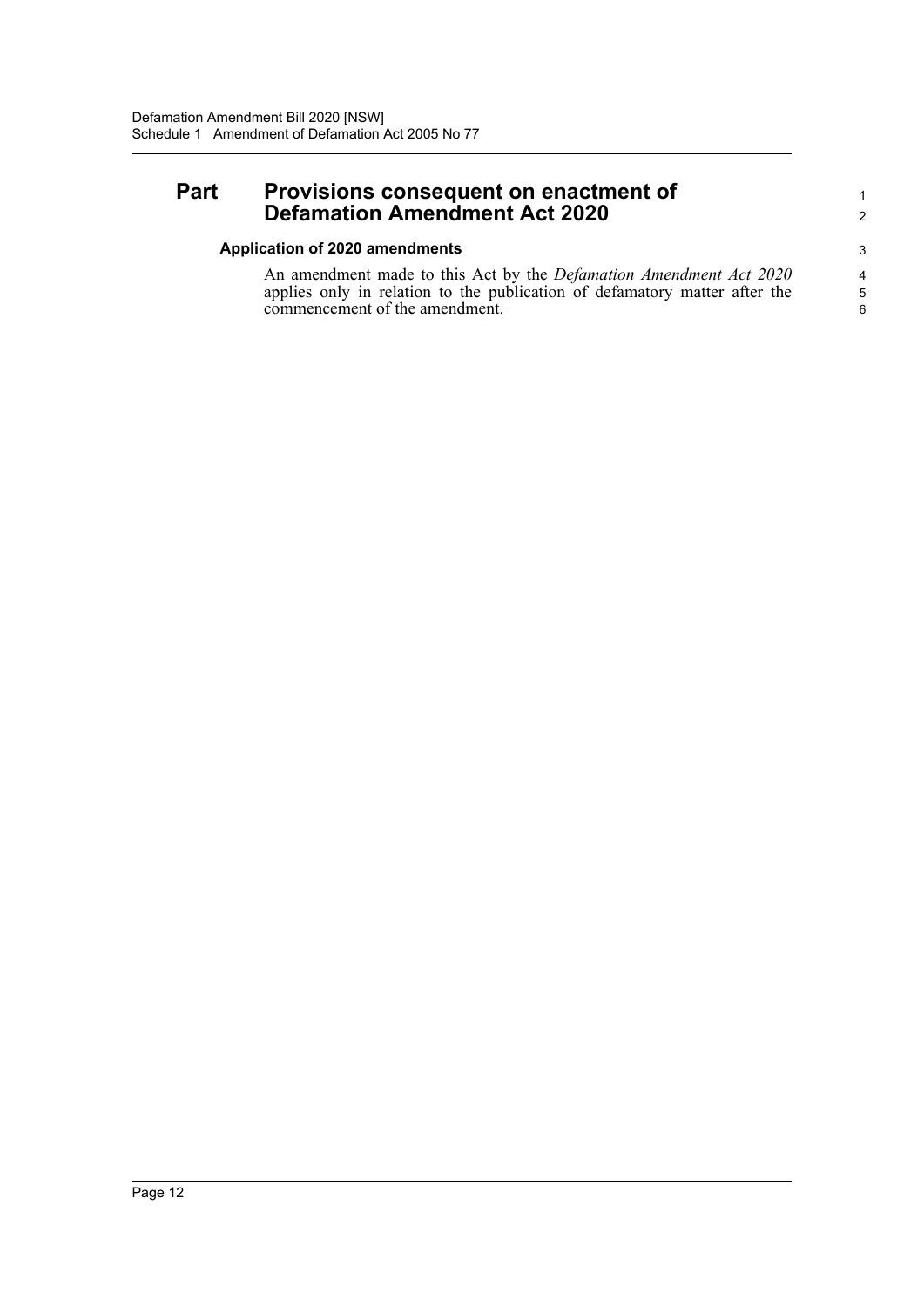### <span id="page-26-0"></span>**Schedule 2 Amendment of Limitation Act 1969 No 31**

#### **[1] Section 14B Defamation**

Insert at the end of the section—

(2) The 1-year limitation period referred to in subsection (1) is taken to have been extended as provided by subsection (3) if a concerns notice is given to the proposed defendant on a day (the *notice day*) within the period of 56 days before the limitation period expires.

1

19 20

- (3) The limitation period is extended for an additional period of 56 days minus any days remaining after the notice day until the 1-year limitation period expires. **Example.** Assume a concerns notice is given 7 days before the limitation period expires. This means that there are 6 days left after the notice day before the period expires. Consequently, this subsection would operate to extend the limitation period by 56 minus 6 days, that is, 50 days.
- (4) In this section
	- *concerns notice* has the same meaning as in the *Defamation Act 2005*.

*date of publication*, in relation to the publication of matter in electronic form, means the day on which the matter was first uploaded for access or sent electronically to a recipient.

### **[2] Section 14C**

Insert after section 14B—

#### **14C Defamation—single publication rule**

- (1) This section applies if—
	- (a) a person (the *first publisher*) publishes matter to the public that is alleged to be defamatory (the *first publication*), and
	- (b) the first publisher or an associate of the first publisher subsequently publishes (whether or not to the public) matter that is substantially the same.
- (2) Any cause of action for defamation against the first publisher or an associate of the first publisher in respect of the subsequent publication is to be treated as having accrued on the date of the first publication for the purposes of determining when—
	- (a) the limitation period applicable under section 14B begins, or
	- (b) the 3-year period referred to in section  $56A(2)$  begins.
- (3) Subsection (2) does not apply in relation to the subsequent publication if the manner of that publication is materially different from the manner of the first publication.
- (4) In determining whether the manner of a subsequent publication is materially different from the manner of the first publication, the considerations to which the court may have regard include (but are not limited to)—
	- (a) the level of prominence that a matter is given, and
	- (b) the extent of the subsequent publication.
- (5) This section does not limit the power of a court under section 56A to extend the limitation period applicable under section 14B.
- (6) In this section *associate* of a first publisher means—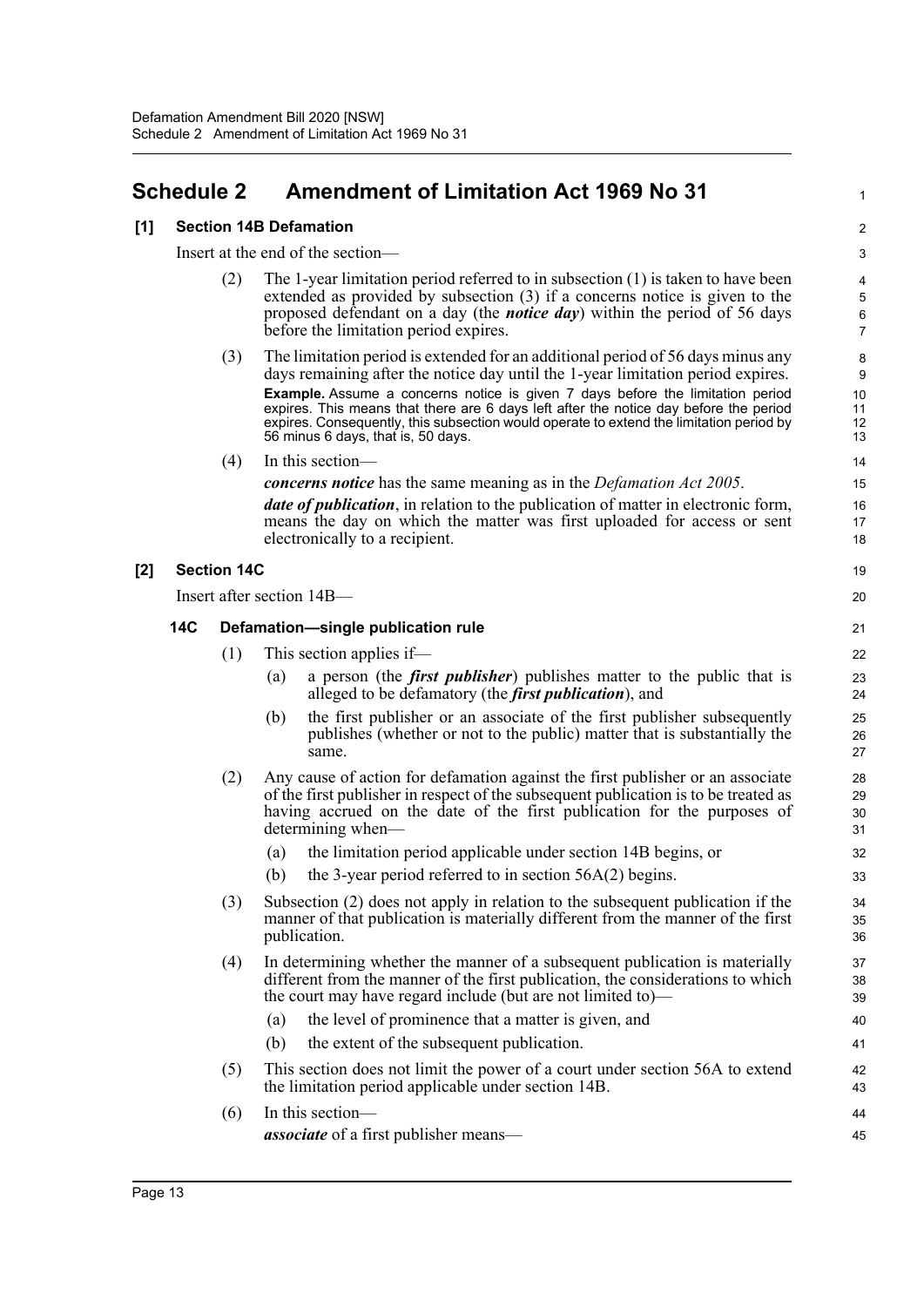|                  |            |                    | (a) | an employee of the publisher, or                                                                                                                                                                                                                                                  | 1                                   |
|------------------|------------|--------------------|-----|-----------------------------------------------------------------------------------------------------------------------------------------------------------------------------------------------------------------------------------------------------------------------------------|-------------------------------------|
|                  |            |                    | (b) | a person publishing matter as a contractor of the publisher, or                                                                                                                                                                                                                   | $\overline{2}$                      |
|                  |            |                    | (c) | an associated entity (within the meaning of section 50AAA of the<br><i>Corporations Act 2001</i> of the Commonwealth) of the publisher (or an                                                                                                                                     | $\sqrt{3}$<br>4                     |
|                  |            |                    |     | employee or contractor of the associated entity).<br><i>date of first publication</i> , in relation to the publication of matter in electronic<br>form, means the day on which the matter was first uploaded for access or sent<br>electronically to a recipient.                 | 5<br>$\,6\,$<br>$\overline{7}$<br>8 |
|                  |            |                    |     | <i>public</i> includes a section of the public.                                                                                                                                                                                                                                   | 9                                   |
| $\left[3\right]$ |            |                    |     | Section 56A Extension of limitation period by court                                                                                                                                                                                                                               | 10                                  |
|                  |            |                    |     | Omit section $56A(2)$ and (3). Insert instead—                                                                                                                                                                                                                                    | 11                                  |
|                  |            | (2)                |     | A court may extend the limitation period to a period of up to 3 years running<br>from the date of the alleged publication of the matter if the plaintiff satisfies<br>the court that it is just and reasonable to allow an action to proceed.                                     | 12<br>13<br>14                      |
|                  |            | (3)                |     | In determining whether to extend the limitation period, the court is to have<br>regard to all of the circumstances of the case and in particular to-                                                                                                                              | 15<br>16                            |
|                  |            |                    | (a) | the length of, and the reasons for, the plaintiff's delay, and                                                                                                                                                                                                                    | 17                                  |
|                  |            |                    | (b) | if a reason for the delay was that some or all of the facts relevant to the<br>cause of action became known to the plaintiff after the limitation period<br>$expired-$                                                                                                            | 18<br>19<br>20                      |
|                  |            |                    |     | the day on which the facts became known to the plaintiff, and<br>(i)                                                                                                                                                                                                              | 21                                  |
|                  |            |                    |     | the extent to which the plaintiff acted promptly and reasonably<br>(i)<br>once the plaintiff knew whether or not the facts might be capable<br>of giving rise to an action, and                                                                                                   | 22<br>23<br>24                      |
|                  |            |                    | (c) | the extent, having regard to the delay, to which relevant evidence is<br>likely to be unavailable or less cogent than if the action had been<br>brought within the limitation period.                                                                                             | 25<br>26<br>27                      |
| [4]              |            | <b>Section 73A</b> |     |                                                                                                                                                                                                                                                                                   | 28                                  |
|                  |            |                    |     | Insert before section 74—                                                                                                                                                                                                                                                         | 29                                  |
|                  | <b>73A</b> |                    |     | Defamation-effect of provisions concerning electronic defamatory<br>publications on other laws                                                                                                                                                                                    | 30<br>31                            |
|                  |            | (1)                |     | This section applies in respect of any requirement under section 14B or 14C<br>for the date of publication of a matter in electronic form to be determined by<br>reference to the day on which the matter was first uploaded for access or sent<br>electronically to a recipient. | 32<br>33<br>34<br>35                |
|                  |            | (2)                |     | A requirement to which this section applies is relevant only for the purpose of<br>determining when a limitation period begins and for no other purpose.                                                                                                                          | 36<br>37                            |
|                  |            | (3)                |     | Without limiting subsection $(2)$ , a requirement to which this section applies is<br>not relevant for-                                                                                                                                                                           | 38<br>39                            |
|                  |            |                    | (a) | establishing whether there is a cause of action for defamation, or                                                                                                                                                                                                                | 40                                  |
|                  |            |                    | (b) | the choice of law to be applied for a cause of action for defamation.                                                                                                                                                                                                             | 41                                  |
| [5]              |            |                    |     | Schedule 5 Savings, transitional and other provisions                                                                                                                                                                                                                             | 42                                  |
|                  |            |                    |     | Insert at the end of the Schedule, with appropriate Part and clause numbering—                                                                                                                                                                                                    | 43                                  |
|                  |            |                    |     |                                                                                                                                                                                                                                                                                   |                                     |

 $[4]$